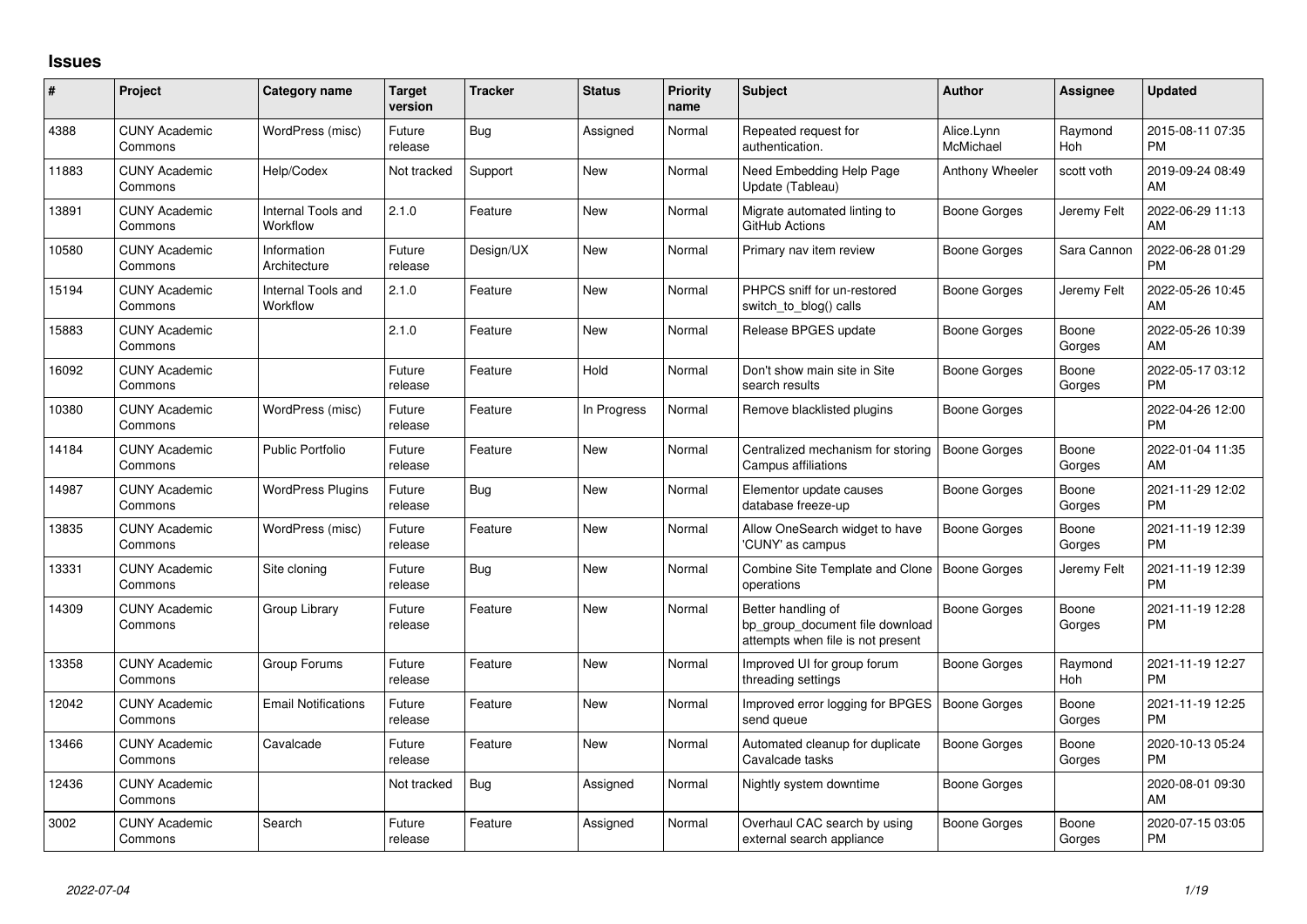| #     | Project                         | <b>Category name</b>     | <b>Target</b><br>version | <b>Tracker</b> | <b>Status</b>        | Priority<br>name | <b>Subject</b>                                                                                               | Author              | <b>Assignee</b>   | <b>Updated</b>                |
|-------|---------------------------------|--------------------------|--------------------------|----------------|----------------------|------------------|--------------------------------------------------------------------------------------------------------------|---------------------|-------------------|-------------------------------|
| 13048 | <b>CUNY Academic</b><br>Commons | Shortcodes and<br>embeds | Future<br>release        | Feature        | <b>New</b>           | Normal           | Jupyter Notebooks support                                                                                    | <b>Boone Gorges</b> |                   | 2020-07-14 11:46<br>AM        |
| 12911 | <b>CUNY Academic</b><br>Commons |                          | Not tracked              | Feature        | New                  | Normal           | Block access to xmlrpc.php based<br>on User-Agent                                                            | Boone Gorges        | Boone<br>Gorges   | 2020-06-09 05:12<br><b>PM</b> |
| 12091 | <b>CUNY Academic</b><br>Commons | <b>Group Files</b>       | Future<br>release        | Feature        | <b>New</b>           | Normal           | Improved pre-upload file validation<br>for bp-group-documents                                                | <b>Boone Gorges</b> | Boone<br>Gorges   | 2019-11-14 01:21<br><b>PM</b> |
| 11945 | <b>CUNY Academic</b><br>Commons | Reckoning                | Future<br>release        | Feature        | Reporter<br>Feedback | Normal           | Add Comments bubble to<br>Reckoning views                                                                    | Boone Gorges        | Boone<br>Gorges   | 2019-11-12 05:14<br><b>PM</b> |
| 11517 | <b>CUNY Academic</b><br>Commons |                          | Not tracked              | Feature        | Assigned             | Normal           | wp-accessibility plugin should not<br>strip 'target=" blank" by default                                      | <b>Boone Gorges</b> | Laurie Hurson     | 2019-09-24 09:57<br>AM        |
| 11834 | <b>CUNY Academic</b><br>Commons | <b>Group Files</b>       | Future<br>release        | Feature        | New                  | Normal           | Improved tools for managing<br>group file folders                                                            | <b>Boone Gorges</b> | Sonja Leix        | 2019-09-06 03:55<br><b>PM</b> |
| 11392 | <b>CUNY Academic</b><br>Commons |                          | Future<br>release        | Bug            | <b>New</b>           | Normal           | Migrate users away from<br><b>StatPress</b>                                                                  | <b>Boone Gorges</b> |                   | 2019-04-23 03:53<br><b>PM</b> |
| 4635  | <b>CUNY Academic</b><br>Commons | Authentication           | Future<br>release        | Feature        | <b>New</b>           | Normal           | Allow non-WP authentication                                                                                  | <b>Boone Gorges</b> | Sonja Leix        | 2019-03-01 02:05<br><b>PM</b> |
| 9720  | <b>CUNY Academic</b><br>Commons | Authentication           | Future<br>release        | Feature        | New                  | Normal           | The Commons should be an<br>oAuth provider                                                                   | <b>Boone Gorges</b> |                   | 2019-03-01 02:04<br><b>PM</b> |
| 11024 | <b>CUNY Academic</b><br>Commons | WordPress (misc)         | Future<br>release        | Bug            | <b>New</b>           | Normal           | Subsites should not show "you<br>should update your .htaccess<br>now" notice after permalink setting<br>save | <b>Boone Gorges</b> |                   | 2019-01-28 01:35<br>PM        |
| 10794 | <b>CUNY Academic</b><br>Commons | Performance              | Not tracked              | Bug            | New                  | Normal           | Memcached connection<br>occasionally breaks                                                                  | <b>Boone Gorges</b> | Boone<br>Gorges   | 2018-12-06 03:30<br><b>PM</b> |
| 9926  | <b>CUNY Academic</b><br>Commons | <b>WordPress Plugins</b> | Future<br>release        | <b>Bug</b>     | New                  | Normal           | twitter-mentions-as-comments<br>cron jobs can run long                                                       | Boone Gorges        | Boone<br>Gorges   | 2018-10-24 12:34<br><b>PM</b> |
| 7663  | <b>CUNY Academic</b><br>Commons | Social Paper             | Future<br>release        | Bug            | <b>New</b>           | Normal           | Social Paper notifications not<br>formatted correctly on secondary<br>sites                                  | Boone Gorges        | Boone<br>Gorges   | 2018-04-16 03:52<br><b>PM</b> |
| 7022  | <b>CUNY Academic</b><br>Commons | Announcements            | Future<br>release        | Bug            | New                  | Normal           | Sitewide announcements should<br>be displayed on, and dismissable<br>from, mapped domains                    | Boone Gorges        | Boone<br>Gorges   | 2018-03-22 10:18<br>AM        |
| 3580  | <b>CUNY Academic</b><br>Commons | Group Blogs              | Future<br>release        | Feature        | <b>New</b>           | Normal           | Multiple blogs per group                                                                                     | Boone Gorges        | Boone<br>Gorges   | 2018-02-20 02:02<br><b>PM</b> |
| 4481  | <b>CUNY Academic</b><br>Commons | Events                   | Future<br>release        | Feature        | New                  | Normal           | Group admins/mods should have<br>the ability to unlink an event from<br>the group                            | <b>Boone Gorges</b> | Boone<br>Gorges   | 2017-04-24 03:53<br><b>PM</b> |
| 6749  | <b>CUNY Academic</b><br>Commons | Events                   | Future<br>release        | Bug            | New                  | Low              | BPEO iCal request can trigger<br>very large number of DB queries                                             | Boone Gorges        | Raymond<br>Hoh    | 2016-11-15 10:09<br><b>PM</b> |
| 1423  | <b>CUNY Academic</b><br>Commons | <b>BuddyPress (misc)</b> | Future<br>release        | Feature        | Assigned             | Low              | Show an avatar for pingback<br>comment activity items                                                        | <b>Boone Gorges</b> | <b>Tahir Butt</b> | 2016-10-24 12:03<br>PM        |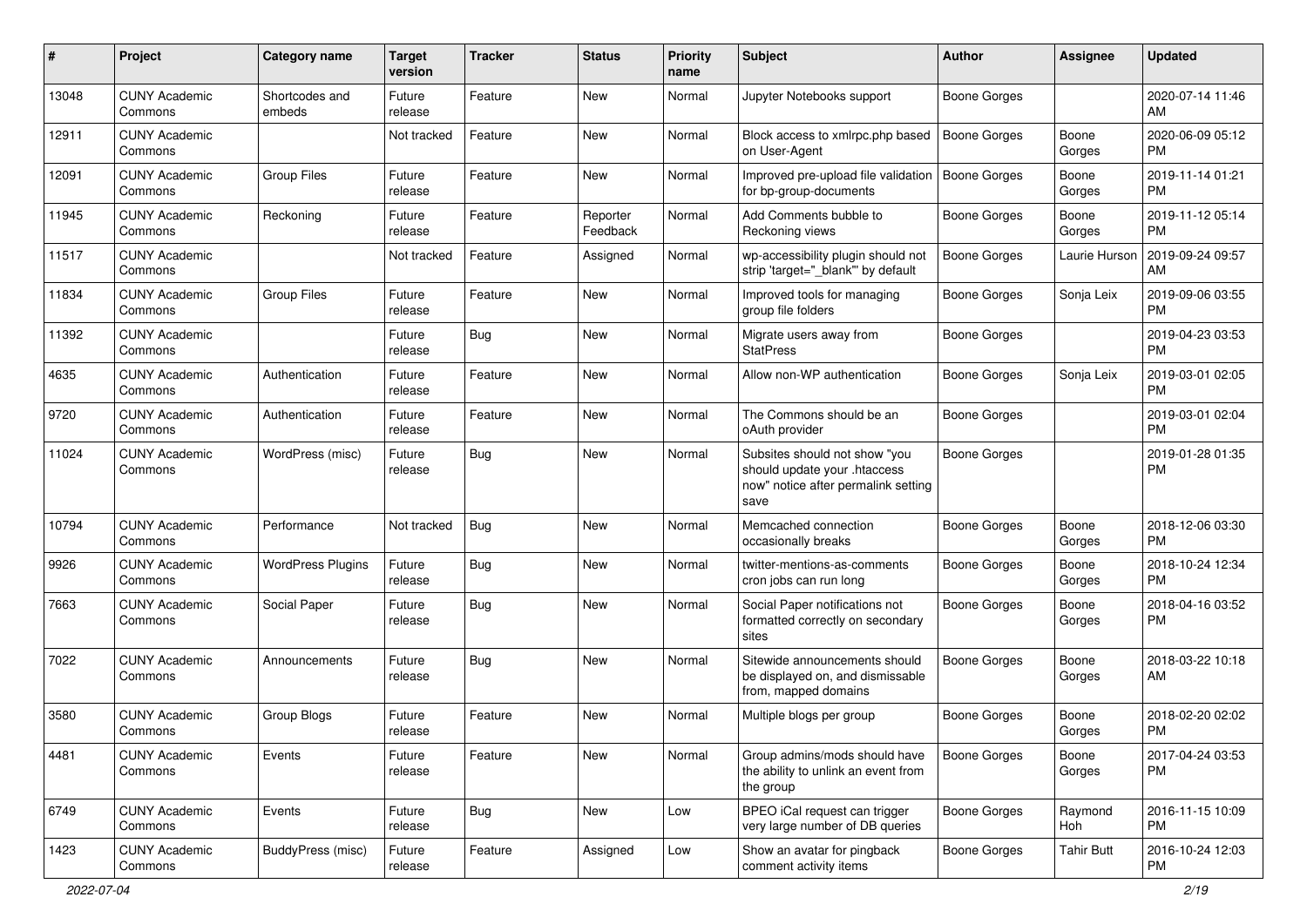| #    | <b>Project</b>                  | <b>Category name</b>           | <b>Target</b><br>version | <b>Tracker</b> | <b>Status</b> | <b>Priority</b><br>name | <b>Subject</b>                                                              | <b>Author</b>       | Assignee            | <b>Updated</b>                |
|------|---------------------------------|--------------------------------|--------------------------|----------------|---------------|-------------------------|-----------------------------------------------------------------------------|---------------------|---------------------|-------------------------------|
| 5234 | <b>CUNY Academic</b><br>Commons | Membership                     | Future<br>release        | Feature        | Assigned      | Normal                  | Write Unconfirmed patch for WP                                              | Boone Gorges        | Boone<br>Gorges     | 2016-10-24 11:18<br>AM        |
| 6332 | <b>CUNY Academic</b><br>Commons | WordPress (misc)               | Future<br>release        | Feature        | New           | Normal                  | Allow uploaded files to be marked<br>as private in an ad hoc way            | <b>Boone Gorges</b> |                     | 2016-10-17 11:41<br><b>PM</b> |
| 1417 | <b>CUNY Academic</b><br>Commons | <b>BuddyPress Docs</b>         | Future<br>release        | Feature        | Assigned      | Low                     | <b>Bulk actions for BuddyPress Docs</b>                                     | Boone Gorges        | Boone<br>Gorges     | 2016-10-17 10:41<br><b>PM</b> |
| 5489 | <b>CUNY Academic</b><br>Commons | Social Paper                   | Future<br>release        | Feature        | <b>New</b>    | Normal                  | Asc/desc sorting for Social Paper<br>directories                            | Boone Gorges        |                     | 2016-04-21 10:06<br><b>PM</b> |
| 5488 | <b>CUNY Academic</b><br>Commons | Social Paper                   | Future<br>release        | Bug            | New           | Normal                  | Add a "last edited by" field to<br>Social Paper group directories           | Boone Gorges        |                     | 2016-04-21 10:05<br><b>PM</b> |
| 3230 | <b>CUNY Academic</b><br>Commons | Internal Tools and<br>Workflow | Not tracked              | Feature        | Assigned      | High                    | Scripts for quicker<br>provisioning/updating of<br>development environments | Boone Gorges        | Boone<br>Gorges     | 2016-01-26 04:54<br><b>PM</b> |
| 1167 | <b>CUNY Academic</b><br>Commons | <b>Email Invitations</b>       | Future<br>release        | Feature        | <b>New</b>    | Low                     | Allow email invitations to be resent                                        | <b>Boone Gorges</b> | Boone<br>Gorges     | 2015-11-12 12:53<br>AM        |
| 1744 | <b>CUNY Academic</b><br>Commons | <b>BuddyPress Docs</b>         | Future<br>release        | Feature        | Assigned      | Normal                  | Spreadsheet-style Docs                                                      | Boone Gorges        | Boone<br>Gorges     | 2015-11-09 06:13<br><b>PM</b> |
| 1165 | <b>CUNY Academic</b><br>Commons | Email Invitations              | Future<br>release        | Feature        | Assigned      | Low                     | Allow saved lists of invitees under<br>Send Invites                         | <b>Boone Gorges</b> | Boone<br>Gorges     | 2015-11-09 06:03<br><b>PM</b> |
| 1166 | <b>CUNY Academic</b><br>Commons | <b>Email Invitations</b>       | Future<br>release        | Feature        | <b>New</b>    | Low                     | Better organizational tools for Sent<br><b>Invites</b>                      | Boone Gorges        | Boone<br>Gorges     | 2015-11-09 06:02<br><b>PM</b> |
| 1422 | <b>CUNY Academic</b><br>Commons | <b>BuddyPress Docs</b>         | Future<br>release        | Feature        | Assigned      | Normal                  | Make "created Doc" activity icons<br>non-mini                               | <b>Boone Gorges</b> | Boone<br>Gorges     | 2015-11-09 05:48<br><b>PM</b> |
| 618  | <b>CUNY Academic</b><br>Commons | <b>BuddyPress Docs</b>         | Future<br>release        | Feature        | Assigned      | Normal                  | <b>BuddyPress Docs: export formats</b>                                      | Boone Gorges        | Boone<br>Gorges     | 2015-11-09 05:38<br><b>PM</b> |
| 308  | <b>CUNY Academic</b><br>Commons | Registration                   | Future<br>release        | Feature        | <b>New</b>    | Normal                  | Group recommendations for<br>signup process                                 | Boone Gorges        | Samantha<br>Raddatz | 2015-11-09 05:07<br><b>PM</b> |
| 3192 | <b>CUNY Academic</b><br>Commons | Group Forums                   | Future<br>release        | Feature        | Assigned      | Normal                  | Customizable forum views for<br>bbPress 2.x group forums                    | Boone Gorges        | Raymond<br>Hoh      | 2015-11-09 12:47<br><b>PM</b> |
| 2832 | <b>CUNY Academic</b><br>Commons | <b>Public Portfolio</b>        | Future<br>release        | Feature        | Assigned      | Normal                  | Improve interface for (not)<br>auto-linking profile fields                  | Boone Gorges        | Chris Stein         | 2015-01-05 08:52<br><b>PM</b> |
| 3193 | <b>CUNY Academic</b><br>Commons | Group Forums                   | Future<br>release        | Feature        | Assigned      | Normal                  | bbPress 2.x dynamic roles and<br><b>RBE</b>                                 | Boone Gorges        | Boone<br>Gorges     | 2014-09-30 01:30<br><b>PM</b> |
| 3330 | <b>CUNY Academic</b><br>Commons | My Commons                     | Future<br>release        | Feature        | Assigned      | Normal                  | "Commons Information" tool                                                  | Boone Gorges        | Chris Stein         | 2014-09-22 08:46<br><b>PM</b> |
| 1983 | <b>CUNY Academic</b><br>Commons | Home Page                      | Future<br>release        | Feature        | Assigned      | Low                     | Media Library integration with<br><b>Featured Content plugin</b>            | Boone Gorges        | Dominic<br>Giglio   | 2014-03-17 10:34<br>AM        |
| 3048 | <b>CUNY Academic</b><br>Commons | Public Portfolio               | Future<br>release        | Feature        | <b>New</b>    | Low                     | Images for rich text profile fields                                         | Boone Gorges        | Boone<br>Gorges     | 2014-02-19 12:56<br><b>PM</b> |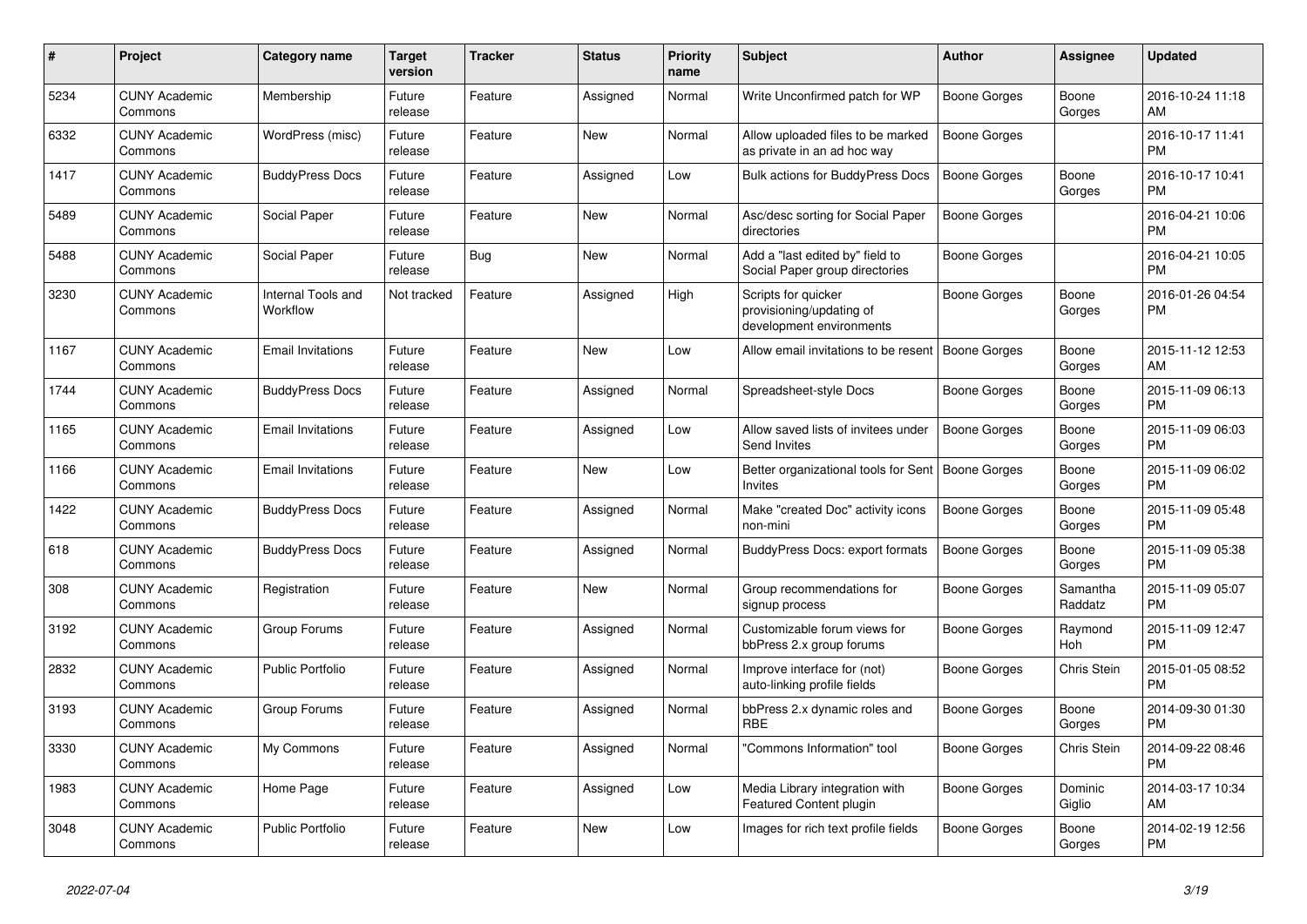| #     | <b>Project</b>                                                          | Category name            | <b>Target</b><br>version | <b>Tracker</b> | <b>Status</b>        | <b>Priority</b><br>name | <b>Subject</b>                                            | <b>Author</b>      | Assignee            | <b>Updated</b>                |
|-------|-------------------------------------------------------------------------|--------------------------|--------------------------|----------------|----------------------|-------------------------|-----------------------------------------------------------|--------------------|---------------------|-------------------------------|
| 1508  | <b>CUNY Academic</b><br>Commons                                         | WordPress (misc)         | Future<br>release        | Feature        | Assigned             | Normal                  | Share login cookies across<br>mapped domains              | Boone Gorges       | Boone<br>Gorges     | 2012-07-02 12:12<br><b>PM</b> |
| 1460  | <b>CUNY Academic</b><br>Commons                                         | Analytics                | Future<br>release        | Feature        | Assigned             | Normal                  | <b>Update System Report</b>                               | <b>Brian Foote</b> | Boone<br>Gorges     | 2015-11-09 06:13<br><b>PM</b> |
| 2881  | <b>CUNY Academic</b><br>Commons                                         | <b>Public Portfolio</b>  | Future<br>release        | Feature        | Assigned             | Normal                  | Redesign the UX for Profiles                              | Chris Stein        | Chris Stein         | 2016-10-13 12:45<br><b>PM</b> |
| 2666  | <b>CUNY Academic</b><br>Commons                                         | About page               | Not tracked              | Documentation  | Assigned             | Normal                  | <b>Update About Text</b>                                  | Chris Stein        | Luke Waltzer        | 2016-03-04 11:19<br>AM        |
| 3565  | <b>CUNY Academic</b><br>Commons                                         | My Commons               | Not tracked              | Documentation  | New                  | Normal                  | Load Newest inconsistencies                               | Chris Stein        | scott voth          | 2015-11-09 01:16<br><b>PM</b> |
| 3059  | <b>CUNY Academic</b><br>Commons                                         | Group Forums             | Future<br>release        | Design/UX      | New                  | Normal                  | Forum Post Permissable Content<br><b>Explanatory Text</b> | Chris Stein        | Chris Stein         | 2015-04-02 11:27<br><b>AM</b> |
| 860   | <b>CUNY Academic</b><br>Commons                                         | Design                   | Future<br>release        | Design/UX      | Assigned             | Normal                  | <b>Standardize Button Treatment</b><br>Across the Commons | Chris Stein        | Chris Stein         | 2014-05-01 09:45<br>AM        |
| 15210 | <b>CUNY Academic</b><br>Commons                                         | Analytics                | Not tracked              | Design/UX      | <b>New</b>           | Normal                  | Google Analytics improvements                             | Colin McDonald     | Boone<br>Gorges     | 2022-05-24 10:47<br>AM        |
| 13199 | <b>CUNY Academic</b><br>Commons                                         | Group Forums             | Future<br>release        | Feature        | New                  | Normal                  | Favoring Groups over bbPress<br>plugin                    | Colin McDonald     | Colin<br>McDonald   | 2021-11-19 12:28<br><b>PM</b> |
| 13370 | <b>CUNY Academic</b><br>Commons                                         | Group Library            | Future<br>release        | Feature        | New                  | Normal                  | Library bulk deletion and folder<br>editing               | Colin McDonald     | Boone<br>Gorges     | 2020-10-13 10:41<br>AM        |
| 9729  | <b>CUNY Academic</b><br>Commons                                         | <b>SEO</b>               | Not tracked              | Support        | <b>New</b>           | Normal                  | 503 Errors showing on<br>newlaborforum.cuny.edu           | Diane Krauthamer   | Raymond<br>Hoh      | 2018-05-22 04:48<br><b>PM</b> |
| 3615  | <b>CUNY Academic</b><br>Commons                                         | Redmine                  | Not tracked              | Feature        | New                  | Low                     | Create Redmine issues via email                           | Dominic Giglio     | Boone<br>Gorges     | 2017-11-16 11:36<br><b>AM</b> |
| 11968 | JustPublics@365<br>MediaCamp                                            |                          |                          | Feature        | New                  | Normal                  | Nanoscience Retractable Display<br>Unit                   | Donald Cherry      | Bonnie<br>Eissner   | 2021-02-19 08:50<br>AM        |
| 12062 | AD/O365 Transition<br>from NonMatric to<br><b>Matriculated Students</b> |                          |                          | Feature        | In Progress          | Normal                  | create solution and console<br>project                    | Emilio Rodriguez   | Emilio<br>Rodriguez | 2019-11-12 03:56<br>PM        |
| 13457 | <b>CUNY Academic</b><br>Commons                                         | Group Forums             | 2.0.3                    | Bug            | <b>New</b>           | High                    | Forum post not sending<br>notifications                   | Filipa Calado      | Raymond<br>Hoh      | 2022-06-29 11:32<br>AM        |
| 11649 | <b>CUNY Academic</b><br>Commons                                         | <b>WordPress Plugins</b> | 2.0.3                    | Bug            | In Progress          | Normal                  | CC license displayed on every<br>page                     | <b>Gina Cherry</b> | Raymond<br>Hoh      | 2022-06-29 11:32<br>AM        |
| 14842 | <b>CUNY Academic</b><br>Commons                                         |                          | Not tracked              | Support        | Reporter<br>Feedback | Normal                  | Question about widgets and block<br>editor                | Gina Cherry        |                     | 2021-10-06 03:01<br><b>PM</b> |
| 12004 | <b>CUNY Academic</b><br>Commons                                         |                          | Not tracked              | Support        | Reporter<br>Feedback | Normal                  | Notifications for spam blog<br>comments                   | Gina Cherry        | Raymond<br>Hoh      | 2019-11-01 12:05<br><b>PM</b> |
| 11545 | <b>CUNY Academic</b><br>Commons                                         | <b>WordPress Plugins</b> | Not tracked              | Support        | New                  | Normal                  | <b>Twitter searches in WordPress</b>                      | Gina Cherry        | Matt Gold           | 2019-09-23 01:03<br><b>PM</b> |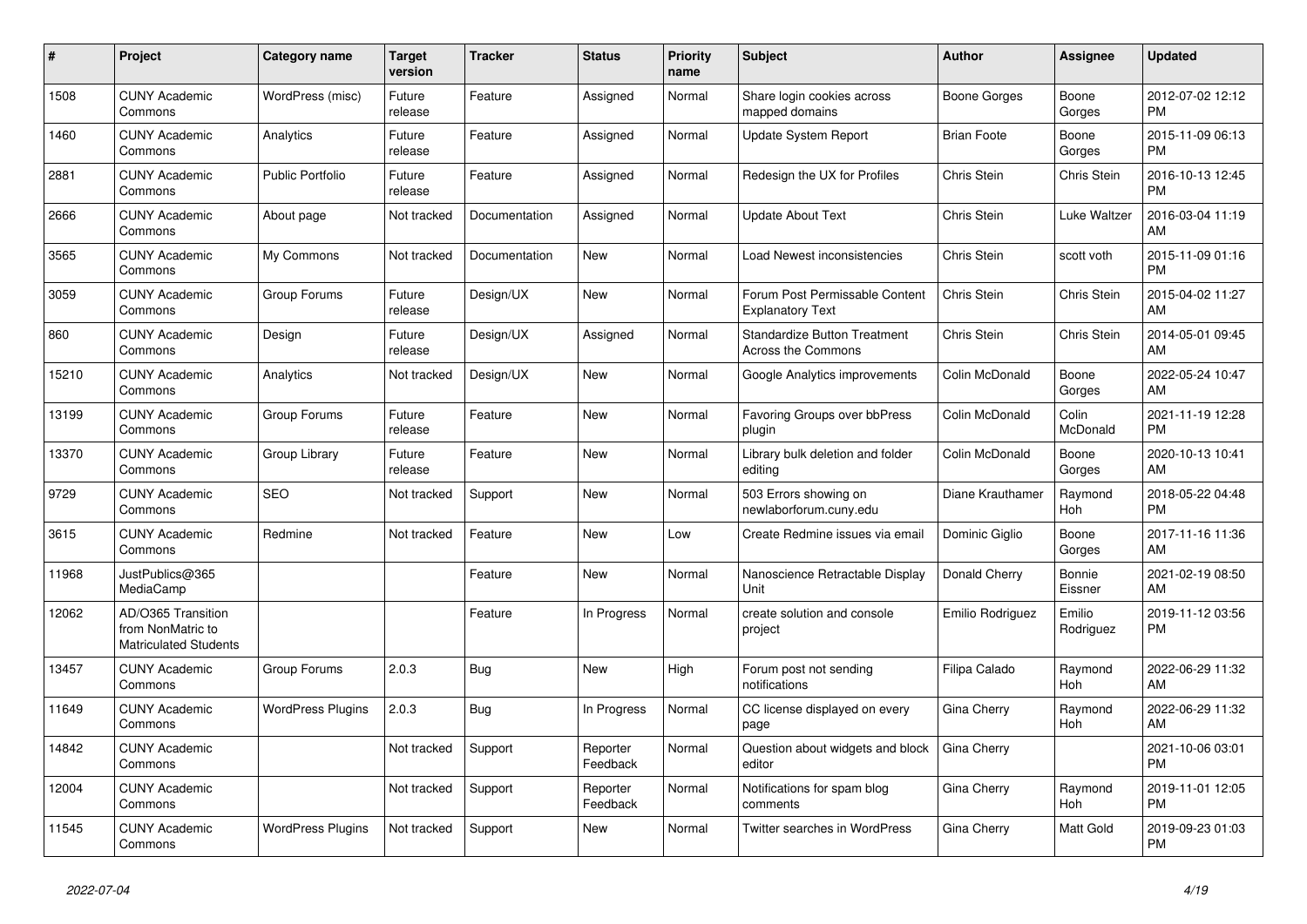| #     | <b>Project</b>                  | Category name            | <b>Target</b><br>version | <b>Tracker</b> | <b>Status</b>        | <b>Priority</b><br>name | <b>Subject</b>                                                        | Author        | <b>Assignee</b>     | <b>Updated</b>                |
|-------|---------------------------------|--------------------------|--------------------------|----------------|----------------------|-------------------------|-----------------------------------------------------------------------|---------------|---------------------|-------------------------------|
| 3473  | <b>CUNY Academic</b><br>Commons | User Experience          | Future<br>release        | Feature        | Assigned             | Normal                  | Commons profile: Add help info<br>about "Positions" replacing "title" | Keith Miyake  | Samantha<br>Raddatz | 2015-11-09 02:28<br><b>PM</b> |
| 6755  | <b>CUNY Academic</b><br>Commons | WordPress (misc)         | Future<br>release        | Bug            | <b>New</b>           | Normal                  | Cannot Deactivate Plugin                                              | Laura Kane    |                     | 2016-11-16 01:12<br><b>PM</b> |
| 16199 | <b>CUNY Academic</b><br>Commons | <b>Directories</b>       | 2.0.3                    | <b>Bug</b>     | New                  | Normal                  | Removed "Semester" Filter from<br><b>Courses Directory</b>            | Laurie Hurson | Boone<br>Gorges     | 2022-06-29 11:32<br>AM        |
| 15613 | <b>CUNY Academic</b><br>Commons |                          | 2.0.3                    | Feature        | Reporter<br>Feedback | Normal                  | Adding "Passster" plugin                                              | Laurie Hurson |                     | 2022-06-29 11:32<br>AM        |
| 12121 | <b>CUNY Academic</b><br>Commons | <b>WordPress Plugins</b> | 2.0.3                    | Feature        | Reporter<br>Feedback | Normal                  | Embedding H5P Iframes on<br><b>Commons Site</b>                       | Laurie Hurson | Boone<br>Gorges     | 2022-06-29 11:32<br>AM        |
| 14787 | <b>CUNY Academic</b><br>Commons | Plugin Packages          | Future<br>release        | Feature        | <b>New</b>           | Normal                  | Creating a "Design" plugin<br>package                                 | Laurie Hurson | scott voth          | 2022-04-27 04:56<br><b>PM</b> |
| 11843 | <b>CUNY Academic</b><br>Commons | WordPress (misc)         | Future<br>release        | Design/UX      | <b>New</b>           | Normal                  | Tweaking the Gutenberg Editor<br>Interface                            | Laurie Hurson |                     | 2022-04-26 12:00<br><b>PM</b> |
| 15923 | <b>CUNY Academic</b><br>Commons |                          | Not tracked              | Feature        | Reporter<br>Feedback | Normal                  | <b>Bellows Plugin Adjustments</b>                                     | Laurie Hurson |                     | 2022-04-20 10:10<br>AM        |
| 15757 | <b>CUNY Academic</b><br>Commons |                          |                          | Bug            | <b>New</b>           | Normal                  | Members # do not match                                                | Laurie Hurson |                     | 2022-03-30 04:52<br><b>PM</b> |
| 15176 | <b>CUNY Academic</b><br>Commons |                          | Not tracked              | Support        | Reporter<br>Feedback | Normal                  | Archiving Q Writing & Old<br>Wordpress Sites on the Commons           | Laurie Hurson |                     | 2022-02-08 10:28<br>AM        |
| 14504 | <b>CUNY Academic</b><br>Commons |                          | Not tracked              | Publicity      | Reporter<br>Feedback | Normal                  | Adding showcases to home page<br>menu                                 | Laurie Hurson | Boone<br>Gorges     | 2022-01-19 03:26<br><b>PM</b> |
| 13650 | <b>CUNY Academic</b><br>Commons | Group Library            | Future<br>release        | Feature        | <b>New</b>           | Normal                  | Forum Attachments in Group<br>Library                                 | Laurie Hurson |                     | 2021-11-19 12:30<br><b>PM</b> |
| 14940 | <b>CUNY Academic</b><br>Commons |                          |                          | Bug            | New                  | Normal                  | Discrepancy between Commons<br>profile "sites" and actual # of sites  | Laurie Hurson |                     | 2021-11-08 11:09<br>AM        |
| 14936 | <b>CUNY Academic</b><br>Commons |                          |                          | Bug            | <b>New</b>           | Normal                  | Commons websites blocked by<br>SPS campus network                     | Laurie Hurson |                     | 2021-11-03 03:57<br><b>PM</b> |
| 14538 | <b>CUNY Academic</b><br>Commons |                          | Not tracked              | Support        | Reporter<br>Feedback | Normal                  | <b>Weebly To Commons</b>                                              | Laurie Hurson |                     | 2021-09-14 10:47<br>AM        |
| 14475 | <b>CUNY Academic</b><br>Commons |                          | Not tracked              | Publicity      | <b>New</b>           | Normal                  | <b>OER Showcase Page</b>                                              | Laurie Hurson | Laurie Hurson       | 2021-09-14 10:46<br>AM        |
| 12446 | <b>CUNY Academic</b><br>Commons | Groups (misc)            | Future<br>release        | Feature        | Reporter<br>Feedback | Normal                  | Toggle default site to group forum<br>posting                         | Laurie Hurson | Laurie Hurson       | 2020-03-10 11:57<br>AM        |
| 12484 | <b>CUNY Academic</b><br>Commons |                          | Not tracked              | Support        | Reporter<br>Feedback | Normal                  | Sign up Code for COIL Course<br>starting in March                     | Laurie Hurson | Matt Gold           | 2020-03-02 02:26<br><b>PM</b> |
| 12438 | <b>CUNY Academic</b><br>Commons | Courses                  | Not tracked              | Bug            | <b>New</b>           | Normal                  | Site appearing twice                                                  | Laurie Hurson | Boone<br>Gorges     | 2020-02-18 01:34<br><b>PM</b> |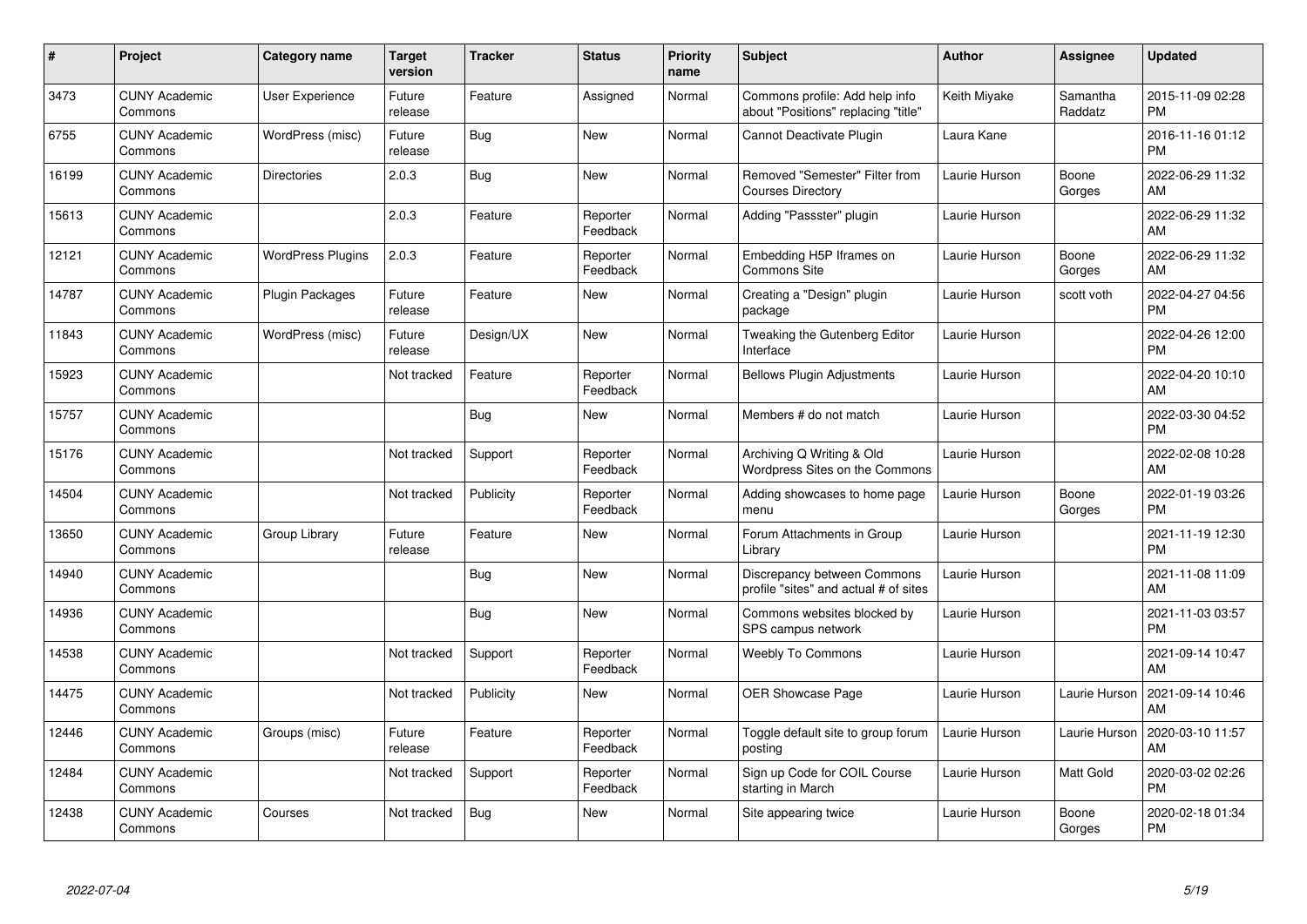| #     | Project                         | <b>Category name</b>     | Target<br>version | <b>Tracker</b> | <b>Status</b>        | <b>Priority</b><br>name | <b>Subject</b>                                                                             | <b>Author</b>       | Assignee         | <b>Updated</b>                |
|-------|---------------------------------|--------------------------|-------------------|----------------|----------------------|-------------------------|--------------------------------------------------------------------------------------------|---------------------|------------------|-------------------------------|
| 12328 | <b>CUNY Academic</b><br>Commons |                          | Not tracked       | Support        | New                  | Normal                  | Sign up Code for Non-CUNY<br>Faculty                                                       | Laurie Hurson       |                  | 2020-01-28 10:25<br>AM        |
| 11789 | <b>CUNY Academic</b><br>Commons | Courses                  | Future<br>release | Feature        | New                  | Normal                  | Ability to remove item from<br>Courses list                                                | Laurie Hurson       | Sonja Leix       | 2019-09-24 12:28<br><b>PM</b> |
| 11879 | <b>CUNY Academic</b><br>Commons |                          | Not tracked       | Bug            | New                  | Normal                  | Hypothesis comments appearing<br>on multiple, different pdfs across<br>blogs               | Laurie Hurson       | Laurie Hurson    | 2019-09-19 02:39<br><b>PM</b> |
| 11415 | <b>CUNY Academic</b><br>Commons | <b>WordPress Plugins</b> | Not tracked       | <b>Bug</b>     | Reporter<br>Feedback | Normal                  | Blog Subscriptions in Jetpack                                                              | Laurie Hurson       |                  | 2019-05-14 10:34<br>AM        |
| 11131 | <b>CUNY Academic</b><br>Commons |                          | Future<br>release | Feature        | Reporter<br>Feedback | Normal                  | Image Annotation Plugins                                                                   | Laurie Hurson       |                  | 2019-02-26 11:33<br>AM        |
| 9289  | <b>CUNY Academic</b><br>Commons | <b>WordPress Plugins</b> | Future<br>release | Bug            | Reporter<br>Feedback | Normal                  | <b>Email Users Plugin</b>                                                                  | Laurie Hurson       | Boone<br>Gorges  | 2018-10-24 12:34<br>PM.       |
| 9060  | <b>CUNY Academic</b><br>Commons | Commons In A Box         | Not tracked       | Bug            | Hold                 | Normal                  | Problems with CBox image library<br>upload                                                 | Lisa Rhody          | Raymond<br>Hoh   | 2018-01-10 03:26<br><b>PM</b> |
| 2612  | <b>CUNY Academic</b><br>Commons |                          | Not tracked       | Publicity      | Assigned             | Normal                  | Pinterest site for the Commons                                                             | local admin         | Sarah<br>Morgano | 2016-03-04 11:19<br>AM        |
| 2175  | <b>CUNY Academic</b><br>Commons | WordPress (misc)         | Not tracked       | Support        | Assigned             | Normal                  | Subscibe 2 vs. Jetpack<br>subscription options                                             | local admin         | Matt Gold        | 2016-01-26 04:58<br><b>PM</b> |
| 2610  | <b>CUNY Academic</b><br>Commons | Group Invitations        | Future<br>release | Feature        | Assigned             | Low                     | Request: Custom invitation<br>message to group invites                                     | local admin         | Boone<br>Gorges  | 2015-11-09 06:13<br><b>PM</b> |
| 2325  | <b>CUNY Academic</b><br>Commons | BuddyPress (misc)        | Future<br>release | Feature        | Assigned             | Low                     | Profile should have separate fields<br>for first/last names                                | local admin         | Boone<br>Gorges  | 2015-11-09 06:09<br><b>PM</b> |
| 8835  | <b>CUNY Academic</b><br>Commons | Blogs (BuddyPress)       | Future<br>release | Feature        | New                  | Normal                  | Extend cuny is shortlinks to sites                                                         | Luke Waltzer        | Boone<br>Gorges  | 2022-04-26 11:59<br>AM        |
| 13430 | <b>CUNY Academic</b><br>Commons | Reply By Email           | Not tracked       | Bug            | New                  | Normal                  | Delay in RBE                                                                               | Luke Waltzer        | Raymond<br>Hoh   | 2020-10-13 11:16<br>AM        |
| 9895  | <b>CUNY Academic</b><br>Commons | Onboarding               | Future<br>release | Feature        | Assigned             | Normal                  | Add "Accept Invitation"<br>link/button/function to Group<br>and/or Site invitation emails? | Luke Waltzer        | Boone<br>Gorges  | 2018-06-07 12:42<br><b>PM</b> |
| 7981  | <b>CUNY Academic</b><br>Commons | Social Paper             | Future<br>release | Bug            | New                  | Normal                  | Social Paper comments should<br>not go to spam                                             | Luke Waltzer        | Boone<br>Gorges  | 2018-04-16 03:52<br><b>PM</b> |
| 9211  | <b>CUNY Academic</b><br>Commons | <b>WordPress Plugins</b> | Future<br>release | Support        | Reporter<br>Feedback | Normal                  | Auto-Role Setting in Forum Plugin<br>Causing Some Confusion                                | <b>Luke Waltzer</b> | Boone<br>Gorges  | 2018-03-13 11:44<br>AM        |
| 7928  | <b>CUNY Academic</b><br>Commons | Group Forums             | Not tracked       | Bug            | New                  | Normal                  | Duplicate Forum post                                                                       | Luke Waltzer        | Raymond<br>Hoh   | 2017-04-11 09:27<br><b>PM</b> |
| 6356  | <b>CUNY Academic</b><br>Commons | <b>WordPress Plugins</b> | Future<br>release | <b>Bug</b>     | Reporter<br>Feedback | Low                     | Should Subscribe2 be<br>deprecated?                                                        | Luke Waltzer        |                  | 2017-03-20 12:20<br><b>PM</b> |
| 7624  | <b>CUNY Academic</b><br>Commons | BuddyPress (misc)        | Future<br>release | Design/UX      | New                  | Normal                  | <b>BP Notifications</b>                                                                    | Luke Waltzer        | Paige Dupont     | 2017-02-08 10:43<br>PM        |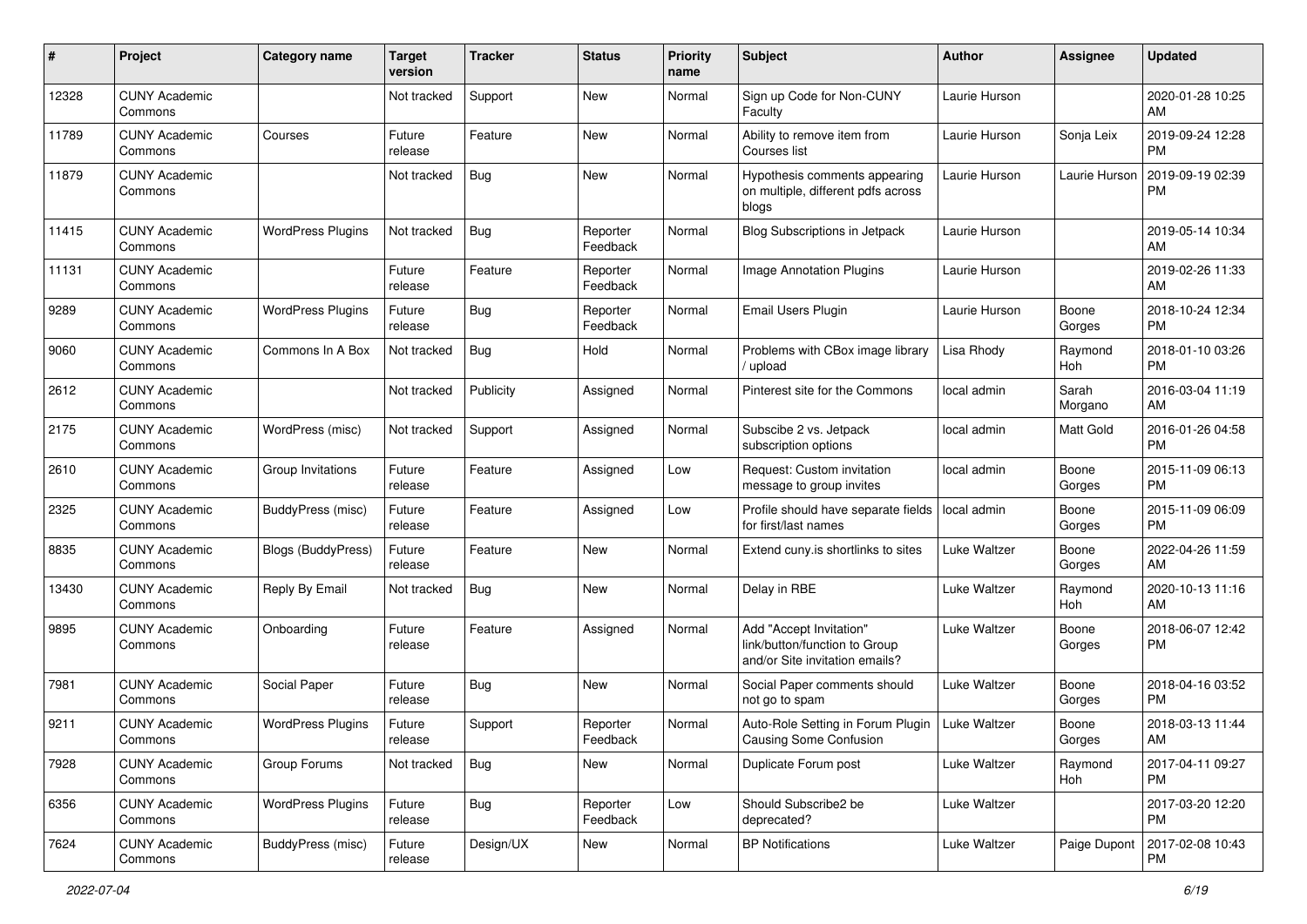| #     | Project                         | <b>Category name</b>      | Target<br>version | <b>Tracker</b> | <b>Status</b>        | <b>Priority</b><br>name | <b>Subject</b>                                                    | <b>Author</b>   | <b>Assignee</b>     | <b>Updated</b>                |
|-------|---------------------------------|---------------------------|-------------------|----------------|----------------------|-------------------------|-------------------------------------------------------------------|-----------------|---------------------|-------------------------------|
| 6644  | <b>CUNY Academic</b><br>Commons |                           | Not tracked       | Bug            | Reporter<br>Feedback | High                    | White Screen at Login Pge                                         | Luke Waltzer    | Raymond<br>Hoh      | 2016-11-21 10:34<br><b>PM</b> |
| 6392  | <b>CUNY Academic</b><br>Commons | Group Forums              | Future<br>release | Design/UX      | Assigned             | Low                     | Composition/Preview Panes in<br>Forum Posts                       | Luke Waltzer    | Paige Dupont        | 2016-10-21 04:26<br><b>PM</b> |
| 6389  | <b>CUNY Academic</b><br>Commons | <b>BuddyPress Docs</b>    | Future<br>release | Feature        | <b>New</b>           | Low                     | Make Discussion Area Visible<br>When Editing a Doc                | Luke Waltzer    | Boone<br>Gorges     | 2016-10-21 04:16<br><b>PM</b> |
| 6078  | <b>CUNY Academic</b><br>Commons | <b>Blogs (BuddyPress)</b> | Future<br>release | Feature        | <b>New</b>           | Normal                  | <b>Explore Adding Network Blog</b><br>Metadata Plugin             | Luke Waltzer    | Luke Waltzer        | 2016-10-11 10:29<br><b>PM</b> |
| 5268  | <b>CUNY Academic</b><br>Commons | Group Forums              | Future<br>release | <b>Bug</b>     | Assigned             | Normal                  | Long-time to post to multiple<br>groups                           | Luke Waltzer    | Daniel Jones        | 2016-09-07 06:31<br><b>PM</b> |
| 5317  | <b>CUNY Academic</b><br>Commons | Group Blogs               | Not tracked       | <b>Bug</b>     | Reporter<br>Feedback | Normal                  | Notifications of New Post Didn't<br>Come                          | Luke Waltzer    | Samantha<br>Raddatz | 2016-03-21 10:41<br><b>PM</b> |
| 5225  | <b>CUNY Academic</b><br>Commons | Registration              | Future<br>release | Feature        | Assigned             | Normal                  | On-boarding Issues                                                | Luke Waltzer    | Samantha<br>Raddatz | 2016-02-12 02:58<br><b>PM</b> |
| 8211  | <b>CUNY Academic</b><br>Commons | <b>WordPress Themes</b>   | Future<br>release | Feature        | <b>New</b>           | Normal                  | Theme Suggestions: Material<br>Design-Inspired Themes             | Margaret Galvan | Margaret<br>Galvan  | 2017-08-07 02:48<br><b>PM</b> |
| 8078  | <b>CUNY Academic</b><br>Commons | <b>WordPress Plugins</b>  | Future<br>release | System Upgrade | Assigned             | Normal                  | <b>CommentPress Updates</b>                                       | Margaret Galvan | Christian<br>Wach   | 2017-05-08 03:49<br><b>PM</b> |
| 7828  | <b>CUNY Academic</b><br>Commons |                           | Not tracked       | Feature        | Assigned             | Normal                  | Theme Assessment 2017                                             | Margaret Galvan | Margaret<br>Galvan  | 2017-05-02 10:41<br>PM        |
| 15169 | <b>CUNY Academic</b><br>Commons |                           | 2.0.3             | Support        | Reporter<br>Feedback | Normal                  | new Prelude website zipfiles for<br>custom theme and other files. | Marilyn Weber   |                     | 2022-06-29 11:32<br>AM        |
| 15655 | <b>CUNY Academic</b><br>Commons |                           | 2.0.3             | Support        | Reporter<br>Feedback | Normal                  | Event Aggregator plugin?                                          | Marilyn Weber   |                     | 2022-06-29 11:32<br>AM        |
| 16110 | <b>CUNY Academic</b><br>Commons |                           |                   | Support        | Reporter<br>Feedback | Normal                  | remove Creative Commons<br>license from pages?                    | Marilyn Weber   | Raymond<br>Hoh      | 2022-05-17 06:11<br><b>PM</b> |
| 16099 | <b>CUNY Academic</b><br>Commons |                           |                   | Support        | Reporter<br>Feedback | Normal                  | request for Newsletter Glue                                       | Marilyn Weber   |                     | 2022-05-13 12:14<br><b>PM</b> |
| 15685 | <b>CUNY Academic</b><br>Commons |                           |                   | Support        | New                  | High                    | problem with chrome?                                              | Marilyn Weber   |                     | 2022-04-25 03:40<br><b>PM</b> |
| 15816 | <b>CUNY Academic</b><br>Commons |                           | Not tracked       | Support        | New                  | Normal                  | slow loading at SPS                                               | Marilyn Weber   |                     | 2022-04-05 01:26<br><b>PM</b> |
| 15565 | <b>CUNY Academic</b><br>Commons |                           |                   | Support        | New                  | Normal                  | Events - send updates to an email<br>listserv                     | Marilyn Weber   |                     | 2022-03-10 01:06<br><b>PM</b> |
| 15370 | <b>CUNY Academic</b><br>Commons |                           |                   | Support        | Reporter<br>Feedback | Normal                  | All-in-One Event Calendar?                                        | Marilyn Weber   |                     | 2022-02-17 11:03<br>AM        |
| 15260 | <b>CUNY Academic</b><br>Commons |                           |                   | Support        | Reporter<br>Feedback | Normal                  | Diacritical markings   European<br><b>Stages</b>                  | Marilyn Weber   |                     | 2022-02-04 08:16<br>AM        |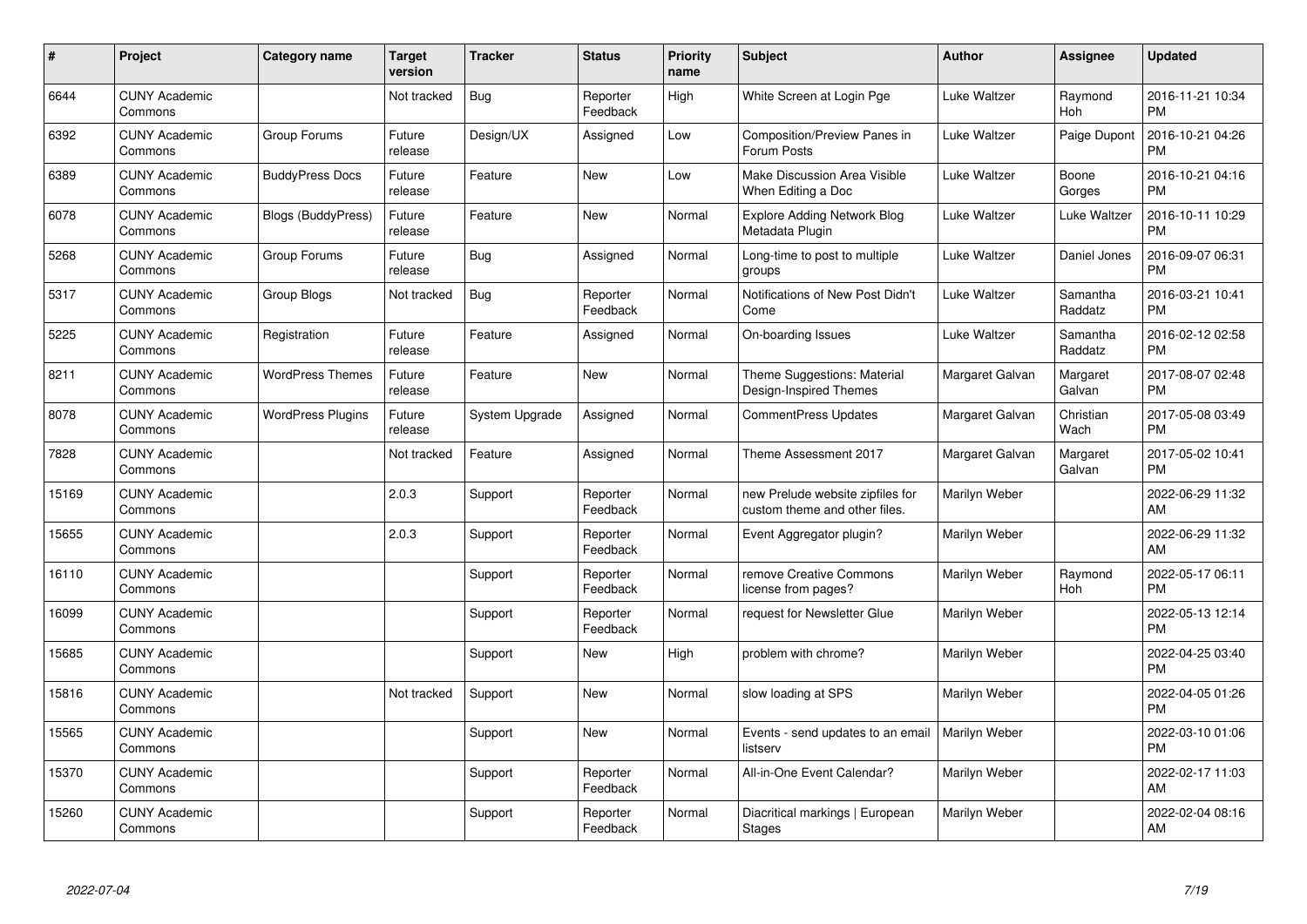| #     | Project                         | <b>Category name</b>       | <b>Target</b><br>version | <b>Tracker</b> | <b>Status</b>        | <b>Priority</b><br>name | <b>Subject</b>                                                                                | <b>Author</b>        | <b>Assignee</b>  | <b>Updated</b>                |
|-------|---------------------------------|----------------------------|--------------------------|----------------|----------------------|-------------------------|-----------------------------------------------------------------------------------------------|----------------------|------------------|-------------------------------|
| 15045 | <b>CUNY Academic</b><br>Commons |                            |                          | Support        | New                  | Normal                  | no result for KCeL in the search<br>box on the commons                                        | Marilyn Weber        |                  | 2021-12-10 11:29<br>AM        |
| 14911 | <b>CUNY Academic</b><br>Commons | <b>WordPress Themes</b>    | Not tracked              | Support        | New                  | Normal                  | Twentytwentyone theme                                                                         | Marilyn Weber        |                  | 2021-10-28 10:37<br>AM        |
| 14900 | <b>CUNY Academic</b><br>Commons |                            | Not tracked              | Support        | Reporter<br>Feedback | Normal                  | previous theme?                                                                               | Marilyn Weber        |                  | 2021-10-25 10:31<br>AM        |
| 14784 | <b>CUNY Academic</b><br>Commons |                            |                          | Support        | Reporter<br>Feedback | Normal                  | User report of logo problem when<br>using Customizer theme                                    | <b>Marilyn Weber</b> |                  | 2021-09-17 10:25<br>AM        |
| 14398 | <b>CUNY Academic</b><br>Commons |                            | Not tracked              | Support        | Reporter<br>Feedback | Normal                  | Events plug-in notification problem                                                           | Marilyn Weber        |                  | 2021-05-11 11:21<br>AM        |
| 14074 | <b>CUNY Academic</b><br>Commons | WordPress (misc)           | Not tracked              | Support        | Reporter<br>Feedback | Normal                  | page password protection problem                                                              | Marilyn Weber        |                  | 2021-03-02 11:03<br>AM        |
| 13912 | <b>CUNY Academic</b><br>Commons |                            | Not tracked              | Feature        | Hold                 | Low                     | posting "missed schedule"                                                                     | Marilyn Weber        |                  | 2021-02-23 10:46<br>AM        |
| 13975 | <b>CUNY Academic</b><br>Commons | Social Paper               | Not tracked              | Support        | Reporter<br>Feedback | Normal                  | can't approve comments on Social<br>Paper paper                                               | Marilyn Weber        |                  | 2021-02-12 09:33<br>AM        |
| 13328 | <b>CUNY Academic</b><br>Commons | Group Forums               | Not tracked              | Bug            | Reporter<br>Feedback | Normal                  | cross-posting in two related<br>groups                                                        | Marilyn Weber        | Raymond<br>Hoh   | 2020-09-15 10:39<br><b>PM</b> |
| 13286 | <b>CUNY Academic</b><br>Commons |                            | Not tracked              | Support        | <b>New</b>           | Normal                  | problem connecting with<br>WordPress app                                                      | Marilyn Weber        | Raymond<br>Hoh   | 2020-09-08 11:16<br>AM        |
| 13255 | <b>CUNY Academic</b><br>Commons |                            | Not tracked              | Support        | Reporter<br>Feedback | Normal                  | Accessibility problems                                                                        | Marilyn Weber        |                  | 2020-09-01 05:48<br><b>PM</b> |
| 13034 | <b>CUNY Academic</b><br>Commons |                            | Not tracked              | Support        | Reporter<br>Feedback | Normal                  | a site is asking people to join the<br>Commons to get a download                              | Marilyn Weber        |                  | 2020-07-12 07:23<br>AM        |
| 12741 | <b>CUNY Academic</b><br>Commons | <b>WordPress Plugins</b>   | Not tracked              | Support        | Reporter<br>Feedback | Normal                  | <b>Tableau Public Viz Block</b>                                                               | Marilyn Weber        | Raymond<br>Hoh   | 2020-05-12 11:00<br>AM        |
| 12382 | <b>CUNY Academic</b><br>Commons | Membership                 | Not tracked              | Support        | New                  | Normal                  | Email request change                                                                          | Marilyn Weber        | Marilyn<br>Weber | 2020-02-06 12:56<br><b>PM</b> |
| 12360 | <b>CUNY Academic</b><br>Commons | <b>WordPress Themes</b>    | Not tracked              | <b>Bug</b>     | Reporter<br>Feedback | Normal                  | site just says "DANTE We are<br>currently in maintenance mode,<br>please check back shortly." | Marilyn Weber        |                  | 2020-02-04 12:13<br><b>PM</b> |
| 12352 | <b>CUNY Academic</b><br>Commons |                            | Not tracked              | Support        | New                  | Normal                  | "posts list" page builder block<br>option                                                     | Marilyn Weber        |                  | 2020-02-03 01:29<br><b>PM</b> |
| 12350 | <b>CUNY Academic</b><br>Commons | <b>Blogs (BuddyPress)</b>  | Not tracked              | Support        | Reporter<br>Feedback | Normal                  | URL creation problem                                                                          | Marilyn Weber        |                  | 2020-02-03 11:27<br>AM        |
| 11971 | <b>CUNY Academic</b><br>Commons | <b>Email Notifications</b> | Future<br>release        | Bug            | Reporter<br>Feedback | Low                     | Pictures obscured in emailed post<br>notifications                                            | Marilyn Weber        | Raymond<br>Hoh   | 2019-11-21 01:14<br><b>PM</b> |
| 11519 | <b>CUNY Academic</b><br>Commons |                            | Not tracked              | Support        | Assigned             | Normal                  | comment option not appearing                                                                  | Marilyn Weber        |                  | 2019-09-24 10:28<br>AM        |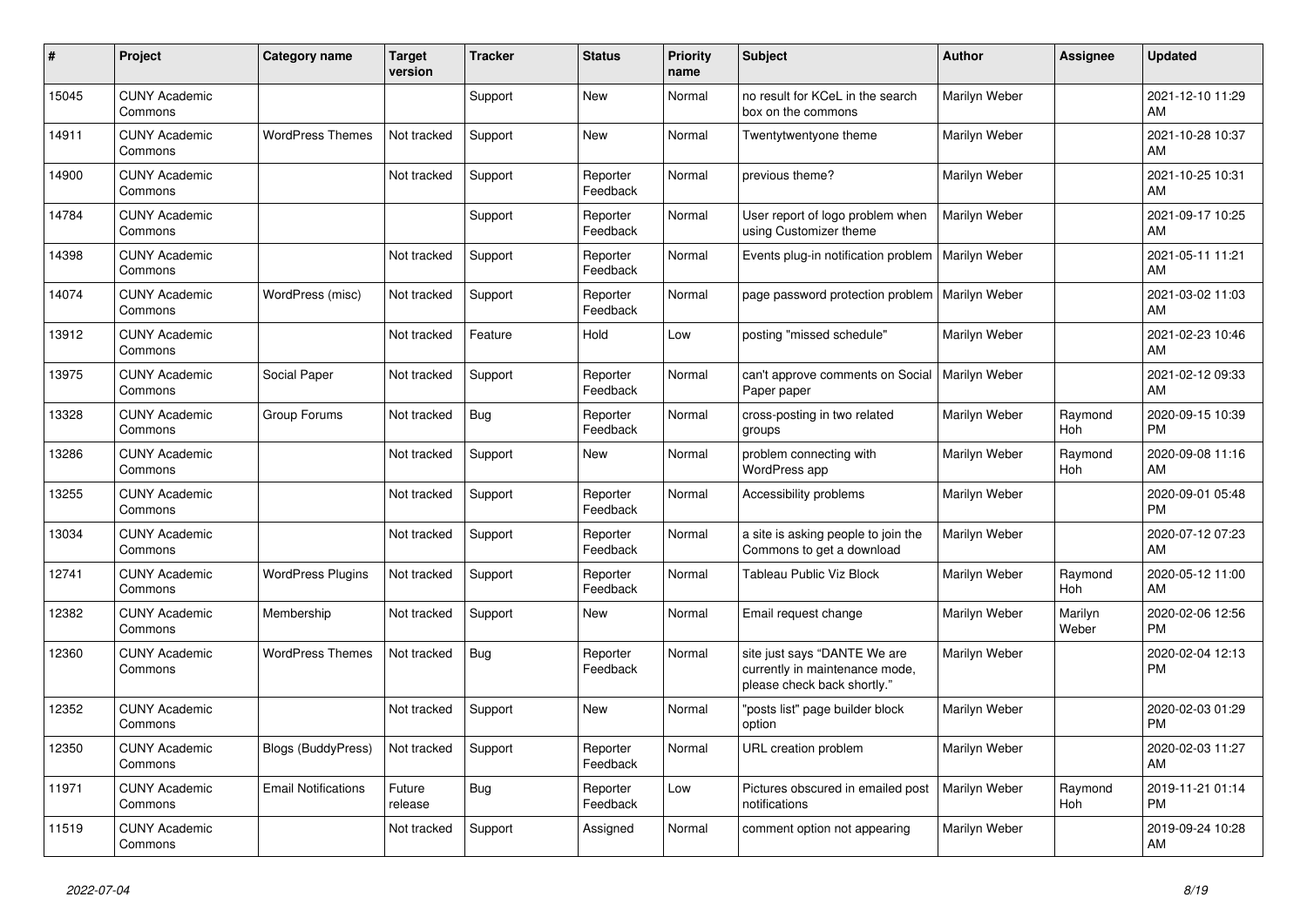| #     | Project                         | <b>Category name</b>       | <b>Target</b><br>version | <b>Tracker</b> | <b>Status</b>        | <b>Priority</b><br>name | <b>Subject</b>                                                                                                                                        | <b>Author</b> | <b>Assignee</b>     | <b>Updated</b>                |
|-------|---------------------------------|----------------------------|--------------------------|----------------|----------------------|-------------------------|-------------------------------------------------------------------------------------------------------------------------------------------------------|---------------|---------------------|-------------------------------|
| 11848 | <b>CUNY Academic</b><br>Commons |                            | Not tracked              | Support        | Hold                 | Normal                  | a Dean of Faculty wants to share<br>a large file                                                                                                      | Marilyn Weber |                     | 2019-09-24 08:44<br>AM        |
| 10273 | <b>CUNY Academic</b><br>Commons | Registration               | Not tracked              | Support        | Reporter<br>Feedback | Normal                  | users combining CF and campus<br>address                                                                                                              | Marilyn Weber |                     | 2019-09-18 10:58<br>AM        |
| 5050  | <b>CUNY Academic</b><br>Commons | Social Paper               | Future<br>release        | Feature        | New                  | Low                     | Making comments visible in SP<br>editing mode (SP suggestion #1)                                                                                      | Marilyn Weber | Samantha<br>Raddatz | 2019-09-17 11:10<br><b>PM</b> |
| 11787 | <b>CUNY Academic</b><br>Commons |                            | Not tracked              | Support        | Reporter<br>Feedback | Normal                  | automated comments notifications<br>on ZenDesk                                                                                                        | Marilyn Weber |                     | 2019-08-26 06:18<br><b>PM</b> |
| 11771 | <b>CUNY Academic</b><br>Commons |                            | Not tracked              | Support        | Reporter<br>Feedback | Normal                  | post displays in sections                                                                                                                             | Marilyn Weber |                     | 2019-08-20 10:34<br>AM        |
| 11509 | <b>CUNY Academic</b><br>Commons |                            | Not tracked              | Support        | Reporter<br>Feedback | Normal                  | deleted Page causing a Menu<br>problem?                                                                                                               | Marilyn Weber |                     | 2019-06-04 09:54<br>AM        |
| 11149 | <b>CUNY Academic</b><br>Commons |                            | Not tracked              | Support        | Reporter<br>Feedback | Normal                  | comments getting blocked                                                                                                                              | Marilyn Weber | Raymond<br>Hoh      | 2019-03-26 11:40<br>AM        |
| 10657 | <b>CUNY Academic</b><br>Commons |                            | Not tracked              | Support        | Reporter<br>Feedback | Normal                  | child theme problems                                                                                                                                  | Marilyn Weber |                     | 2018-11-08 01:19<br><b>PM</b> |
| 5992  | <b>CUNY Academic</b><br>Commons | <b>Email Notifications</b> | Future<br>release        | Feature        | New                  | Normal                  | Changing the From line of<br>autogenerated blog emails                                                                                                | Marilyn Weber |                     | 2018-09-27 05:19<br><b>PM</b> |
| 9835  | <b>CUNY Academic</b><br>Commons | Group Forums               | Future<br>release        | Bug            | Assigned             | Normal                  | add a "like" function?                                                                                                                                | Marilyn Weber | <b>Erik Trainer</b> | 2018-06-05 01:49<br><b>PM</b> |
| 8607  | <b>CUNY Academic</b><br>Commons |                            | Not tracked              | Support        | New                  | Normal                  | Paypal?                                                                                                                                               | Marilyn Weber | Matt Gold           | 2018-05-15 01:37<br><b>PM</b> |
| 9207  | <b>CUNY Academic</b><br>Commons |                            | Future<br>release        | Support        | Reporter<br>Feedback | Normal                  | display dashboards made in<br>Tableau?                                                                                                                | Marilyn Weber | Boone<br>Gorges     | 2018-04-10 10:42<br>AM        |
| 5199  | <b>CUNY Academic</b><br>Commons | Social Paper               | Future<br>release        | Feature        | <b>New</b>           | Normal                  | add tables to the SP editor                                                                                                                           | Marilyn Weber |                     | 2016-10-24 11:27<br>AM        |
| 5053  | <b>CUNY Academic</b><br>Commons | Social Paper               | Future<br>release        | Feature        | <b>New</b>           | Low                     | Scrollable menu to add readers<br>(SP suggestion #4)                                                                                                  | Marilyn Weber | Samantha<br>Raddatz | 2016-04-21 05:21<br><b>PM</b> |
| 5397  | <b>CUNY Academic</b><br>Commons | Social Paper               | Future<br>release        | Feature        | <b>New</b>           | Normal                  | frustrating to have to<br>enable/disable in SP                                                                                                        | Marilyn Weber | Samantha<br>Raddatz | 2016-04-20 03:39<br><b>PM</b> |
| 5282  | <b>CUNY Academic</b><br>Commons | Social Paper               | Future<br>release        | Bug            | <b>New</b>           | Normal                  | Replying via email directs to paper<br>but not individual comment.                                                                                    | Marilyn Weber | Raymond<br>Hoh      | 2016-03-02 01:48<br><b>PM</b> |
| 5205  | <b>CUNY Academic</b><br>Commons | Social Paper               | Future<br>release        | Feature        | New                  | Normal                  | Social Paper folders                                                                                                                                  | Marilyn Weber |                     | 2016-02-11 10:24<br><b>PM</b> |
| 5058  | <b>CUNY Academic</b><br>Commons | Social Paper               | Future<br>release        | Feature        | New                  | Low                     | Can there be a clearer signal that<br>even when comments have<br>already been made you add<br>comments by clicking on the side?<br>(SP suggestion #5) | Marilyn Weber | Samantha<br>Raddatz | 2016-02-11 10:24<br><b>PM</b> |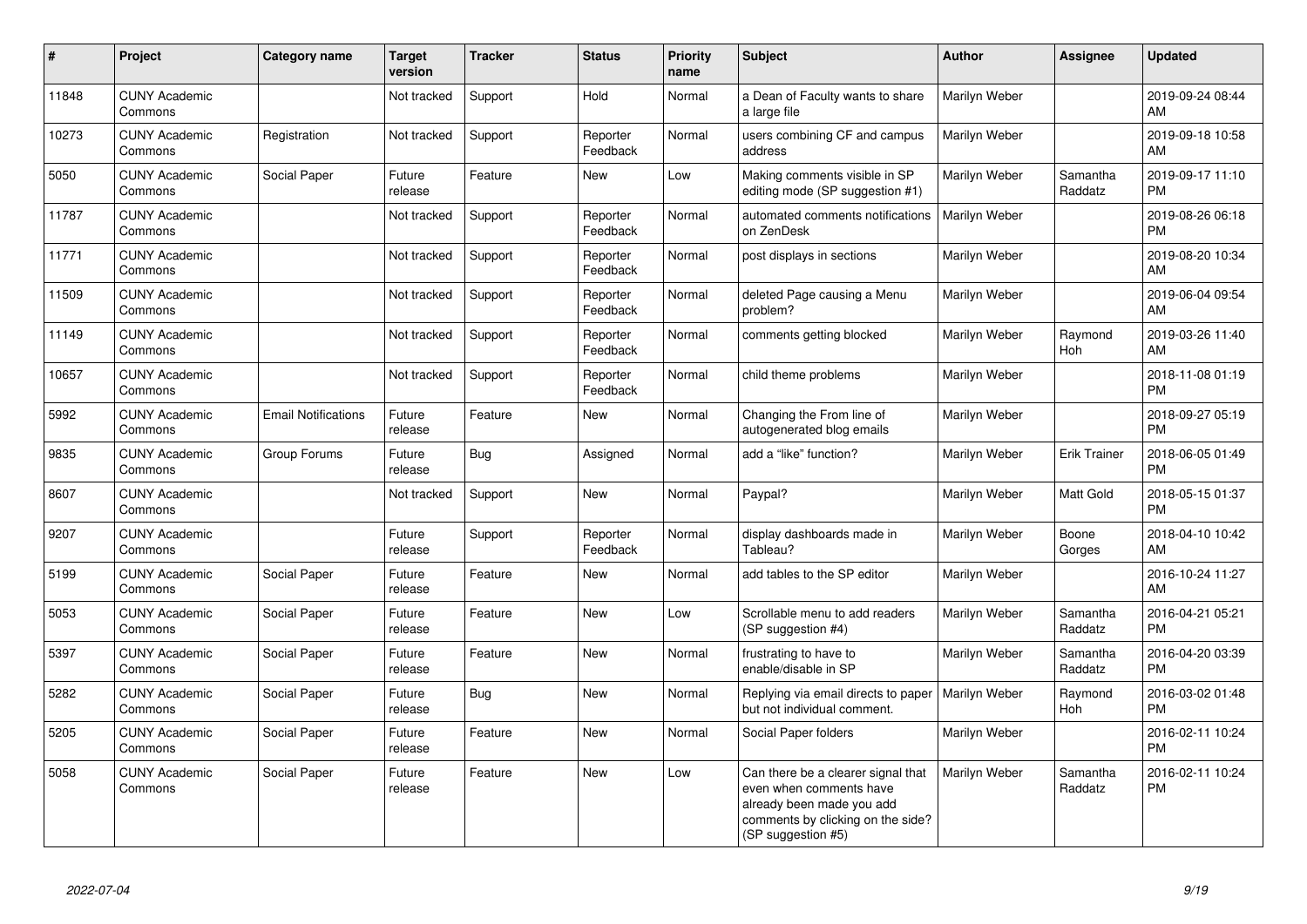| #     | Project                               | Category name              | <b>Target</b><br>version | <b>Tracker</b> | <b>Status</b>        | <b>Priority</b><br>name | <b>Subject</b>                                                        | <b>Author</b>      | Assignee              | <b>Updated</b>                |
|-------|---------------------------------------|----------------------------|--------------------------|----------------|----------------------|-------------------------|-----------------------------------------------------------------------|--------------------|-----------------------|-------------------------------|
| 5052  | <b>CUNY Academic</b><br>Commons       | Social Paper               | Future<br>release        | Feature        | <b>New</b>           | Low                     | Sentence by sentence or line by<br>line comments (SP suggestion #3)   | Marilyn Weber      | Boone<br>Gorges       | 2016-02-11 10:24<br><b>PM</b> |
| 2571  | <b>NYCDH Community</b><br>Site        |                            |                          | Feature        | Assigned             | Normal                  | Add Google custom search box to<br>homepage                           | <b>Mark Newton</b> | Raymond<br><b>Hoh</b> | 2013-05-18 07:49<br><b>PM</b> |
| 2574  | <b>NYCDH Community</b><br>Site        |                            |                          | Feature        | Assigned             | Normal                  | Add Way to Upload Files to<br>Groups                                  | <b>Mark Newton</b> | Raymond<br>Hoh        | 2013-05-18 07:46<br><b>PM</b> |
| 2576  | <b>NYCDH Community</b><br>Site        |                            |                          | <b>Bug</b>     | Hold                 | Low                     | Test Next Button in Javascript<br><b>Tutorial Under Activities</b>    | Mark Newton        | Alex Gil              | 2013-05-18 02:55<br><b>PM</b> |
| 2573  | <b>NYCDH Community</b><br>Site        |                            |                          | Feature        | Reporter<br>Feedback | Normal                  | Add dh nyc twitter list feed to site                                  | <b>Mark Newton</b> | Matt Gold             | 2013-05-16 11:42<br><b>PM</b> |
| 2577  | <b>NYCDH Community</b><br><b>Site</b> |                            |                          | Feature        | Assigned             | Low                     | Investigate Potential to Add Links<br>to the Forum                    | <b>Mark Newton</b> | Alex Gil              | 2013-05-16 09:40<br><b>PM</b> |
| 10678 | <b>CUNY Academic</b><br>Commons       |                            | Not tracked              | Bug            | Reporter<br>Feedback | High                    | Newsletter Plugin Not Sending<br><b>Out Newsletters</b>               | Mark Webb          | Boone<br>Gorges       | 2019-09-16 09:38<br><b>PM</b> |
| 11120 | <b>CUNY Academic</b><br>Commons       | <b>WordPress Plugins</b>   | Not tracked              | Bug            | Reporter<br>Feedback | Normal                  | Events Manager Events Not<br>Showing Up                               | Mark Webb          |                       | 2019-02-27 04:10<br><b>PM</b> |
| 10769 | <b>CUNY Academic</b><br>Commons       | <b>WordPress Themes</b>    | Not tracked              | Bug            | Reporter<br>Feedback | Normal                  | 2011 Theme Sidebar                                                    | Mark Webb          |                       | 2018-12-04 04:09<br><b>PM</b> |
| 10262 | <b>CUNY Academic</b><br>Commons       |                            | Not tracked              | Bug            | Reporter<br>Feedback | Normal                  | Newsletter Plugin: Broken Image<br>at Bottom of All Newsletters       | Mark Webb          | Raymond<br>Hoh        | 2018-08-30 05:17<br><b>PM</b> |
| 16307 | <b>CUNY Academic</b><br>Commons       |                            |                          | Bug            | <b>New</b>           | Normal                  | Add brief messaging to<br>accept/decline group membership<br>requests | <b>Matt Gold</b>   | Boone<br>Gorges       | 2022-06-27 06:13<br><b>PM</b> |
| 15604 | <b>CUNY Academic</b><br>Commons       | <b>Email Notifications</b> | Future<br>release        | Feature        | Assigned             | Normal                  | <b>Restructure Commons Group</b><br>Digest Email Messages             | <b>Matt Gold</b>   | Boone<br>Gorges       | 2022-05-26 10:45<br>AM        |
| 8900  | <b>CUNY Academic</b><br>Commons       | Accessibility              | Future<br>release        | Feature        | Assigned             | Normal                  | Look into tools to enforce<br>accessibility in WP environment         | <b>Matt Gold</b>   | Boone<br>Gorges       | 2022-04-26 11:59<br>AM        |
| 8901  | <b>CUNY Academic</b><br>Commons       | <b>Accessibility</b>       | Future<br>release        | Feature        | Assigned             | Normal                  | Theme analysis for accessibility                                      | <b>Matt Gold</b>   | Boone<br>Gorges       | 2022-04-26 11:59<br>AM        |
| 13949 | <b>CUNY Academic</b><br>Commons       |                            | Not tracked              | Bug            | <b>New</b>           | Normal                  | Continued debugging of runaway<br>MySQL connections                   | <b>Matt Gold</b>   | Boone<br>Gorges       | 2021-09-14 10:42<br>AM        |
| 7115  | <b>CUNY Academic</b><br>Commons       | Groups (misc)              | Future<br>release        | Feature        | Reporter<br>Feedback | Normal                  | make licensing info clear during<br>group creation                    | Matt Gold          | Raymond<br>Hoh        | 2020-12-08 11:32<br>AM        |
| 5581  | <b>CUNY Academic</b><br>Commons       | Analytics                  | Future<br>release        | Feature        | Assigned             | Normal                  | <b>Explore alternatives to Google</b><br>Analytics                    | <b>Matt Gold</b>   | Valerie<br>Townsend   | 2020-04-17 03:12<br><b>PM</b> |
| 8836  | <b>CUNY Academic</b><br>Commons       | <b>Blogs (BuddyPress)</b>  | Future<br>release        | Feature        | Assigned             | Normal                  | Redesign site launch process                                          | <b>Matt Gold</b>   | Boone<br>Gorges       | 2019-10-03 02:49<br><b>PM</b> |
| 8666  | <b>CUNY Academic</b><br>Commons       | Teaching                   | Not tracked              | Documentation  | Assigned             | Normal                  | Create Teaching on the Commons   Matt Gold<br>Resource Page           |                    | Laurie Hurson         | 2019-09-23 03:16<br><b>PM</b> |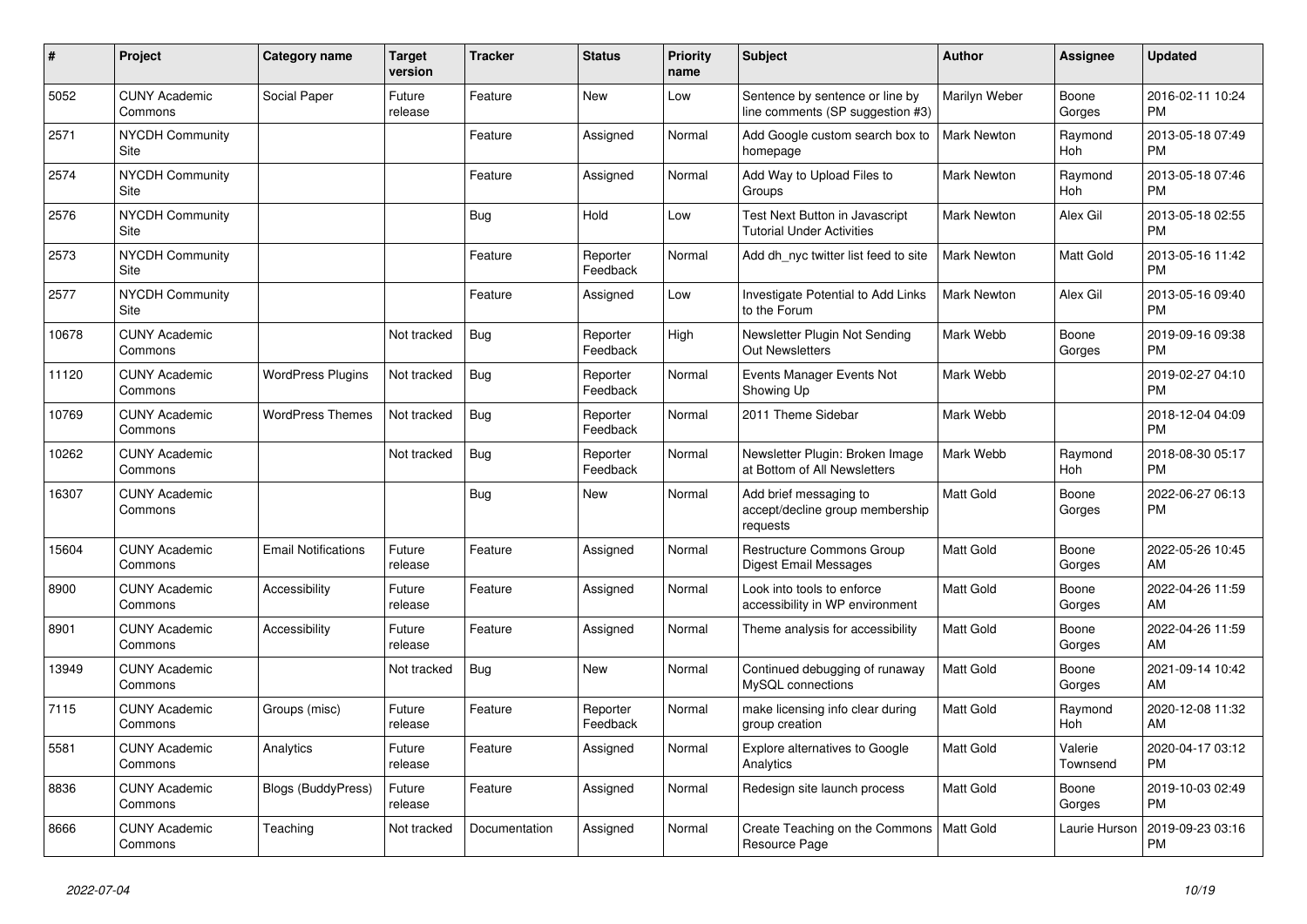| #     | Project                         | Category name              | <b>Target</b><br>version | <b>Tracker</b> | <b>Status</b>        | Priority<br>name | <b>Subject</b>                                                                        | <b>Author</b>    | Assignee         | <b>Updated</b>                |
|-------|---------------------------------|----------------------------|--------------------------|----------------|----------------------|------------------|---------------------------------------------------------------------------------------|------------------|------------------|-------------------------------|
| 1544  | <b>CUNY Academic</b><br>Commons | Groups (misc)              | Future<br>release        | Feature        | Reporter<br>Feedback | Normal           | Group Filtering and Sorting                                                           | <b>Matt Gold</b> | Chris Stein      | 2019-03-01 02:25<br><b>PM</b> |
| 5016  | <b>CUNY Academic</b><br>Commons | Events                     | Future<br>release        | Feature        | Assigned             | Low              | Allow comments to be posted on<br>events                                              | <b>Matt Gold</b> | Raymond<br>Hoh   | 2019-03-01 02:23<br><b>PM</b> |
| 10659 | <b>CUNY Academic</b><br>Commons | Group Forums               | Future<br>release        | Feature        | Assigned             | Normal           | Post to multiple groups via email                                                     | <b>Matt Gold</b> | Raymond<br>Hoh   | 2018-11-15 12:54<br>AM        |
| 9028  | <b>CUNY Academic</b><br>Commons | Onboarding                 | Future<br>release        | Feature        | Assigned             | Normal           | suggest groups to new members<br>during the registration process                      | <b>Matt Gold</b> | Chris Stein      | 2018-10-24 12:34<br><b>PM</b> |
| 9947  | <b>CUNY Academic</b><br>Commons | <b>WordPress Plugins</b>   | Future<br>release        | Feature        | Reporter<br>Feedback | Normal           | Install H5P quiz plugin                                                               | Matt Gold        | Boone<br>Gorges  | 2018-09-11 11:01<br>AM        |
| 9979  | <b>CUNY Academic</b><br>Commons | <b>Email Notifications</b> | Not tracked              | Bug            | Reporter<br>Feedback | Normal           | Reports of slow email activation<br>emails                                            | Matt Gold        | Boone<br>Gorges  | 2018-08-29 09:40<br><b>PM</b> |
| 10040 | <b>CUNY Academic</b><br>Commons | WordPress (misc)           | Not tracked              | <b>Bug</b>     | Reporter<br>Feedback | Normal           | User doesn't see full list of themes                                                  | <b>Matt Gold</b> | Boone<br>Gorges  | 2018-07-25 10:12<br>AM        |
| 9941  | <b>CUNY Academic</b><br>Commons | Wiki                       | Not tracked              | Support        | Assigned             | Normal           | Wiki functionality                                                                    | <b>Matt Gold</b> | Boone<br>Gorges  | 2018-06-26 10:57<br>AM        |
| 3768  | <b>CUNY Academic</b><br>Commons | Public Portfolio           | Future<br>release        | Feature        | Assigned             | Normal           | Institutions/Past positions on<br>public portfolios                                   | Matt Gold        | Boone<br>Gorges  | 2018-04-23 10:44<br>AM        |
| 8991  | <b>CUNY Academic</b><br>Commons | Reply By Email             | Not tracked              | Bug            | Hold                 | Normal           | RBE duplicate email message<br>issue                                                  | <b>Matt Gold</b> | Raymond<br>Hoh   | 2018-02-18 08:53<br><b>PM</b> |
| 9015  | <b>CUNY Academic</b><br>Commons | Groups (misc)              | Not tracked              | Outreach       | Assigned             | Normal           | Email group admins the email<br>addresses of their groups                             | <b>Matt Gold</b> | Matt Gold        | 2018-01-02 09:54<br>AM        |
| 8992  | <b>NYCDH Community</b><br>Site  |                            |                          | <b>Bug</b>     | Assigned             | Normal           | Multiple RBE error reports                                                            | Matt Gold        | Raymond<br>Hoh   | 2017-12-11 05:43<br><b>PM</b> |
| 8976  | <b>CUNY Academic</b><br>Commons | Reply By Email             | Not tracked              | Feature        | Assigned             | Normal           | Package RBE new topics posting?                                                       | <b>Matt Gold</b> | Raymond<br>Hoh   | 2017-12-04 02:34<br><b>PM</b> |
| 8898  | <b>CUNY Academic</b><br>Commons | Social Paper               | Not tracked              | Feature        | Assigned             | Normal           | Usage data on docs and social<br>paper                                                | <b>Matt Gold</b> | Matt Gold        | 2017-11-16 11:32<br>AM        |
| 8837  | <b>CUNY Academic</b><br>Commons |                            | Not tracked              | Feature        | Assigned             | Normal           | Create a form to request info from<br>people requesting premium<br>themes and plugins | <b>Matt Gold</b> | Marilyn<br>Weber | 2017-11-14 03:35<br><b>PM</b> |
| 8902  | <b>CUNY Academic</b><br>Commons | Design                     | Not tracked              | Feature        | Assigned             | Normal           | Report back on research on<br><b>BuddyPress themes</b>                                | <b>Matt Gold</b> | Michael Smith    | 2017-11-10 12:31<br><b>PM</b> |
| 8756  | <b>CUNY Academic</b><br>Commons | <b>Group Blogs</b>         | Future<br>release        | Feature        | Hold                 | Normal           | Connect multiple blogs to one<br>group?                                               | <b>Matt Gold</b> | Boone<br>Gorges  | 2017-09-30 10:42<br>AM        |
| 5316  | <b>CUNY Academic</b><br>Commons | <b>User Experience</b>     | Future<br>release        | Feature        | Assigned             | Normal           | Prompt user email address<br>updates                                                  | <b>Matt Gold</b> | Stephen Real     | 2016-12-21 03:30<br><b>PM</b> |
| 4980  | <b>CUNY Academic</b><br>Commons | Home Page                  | Future<br>release        | Feature        | Assigned             | Normal           | CAC Featured Content -- Adding<br>Randomization                                       | <b>Matt Gold</b> | Boone<br>Gorges  | 2016-12-12 03:01<br><b>PM</b> |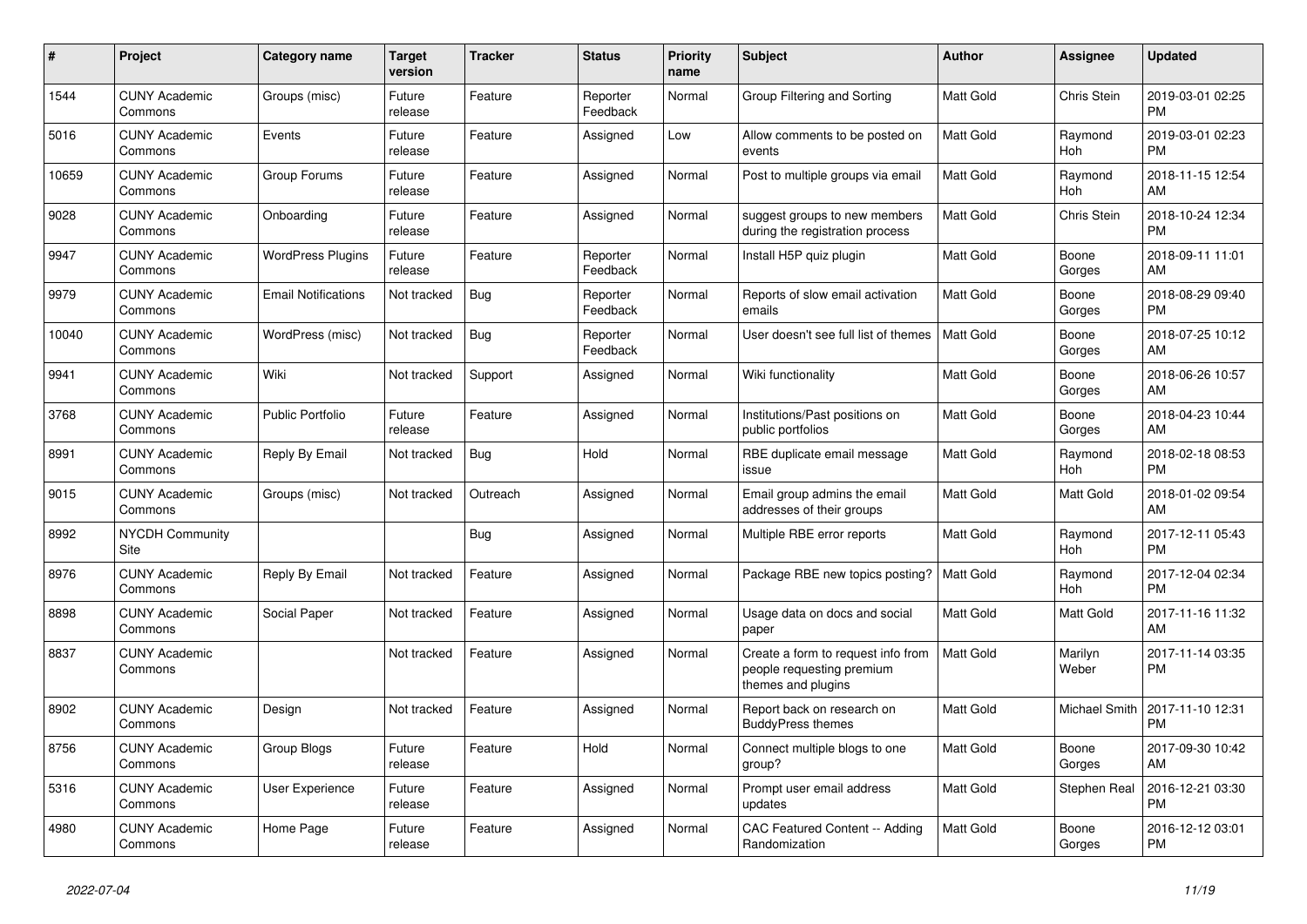| $\pmb{\#}$ | <b>Project</b>                  | <b>Category name</b>      | Target<br>version | <b>Tracker</b> | <b>Status</b>        | <b>Priority</b><br>name | <b>Subject</b>                                                                     | <b>Author</b>    | Assignee            | <b>Updated</b>                |
|------------|---------------------------------|---------------------------|-------------------|----------------|----------------------|-------------------------|------------------------------------------------------------------------------------|------------------|---------------------|-------------------------------|
| 6995       | <b>CUNY Academic</b><br>Commons | Home Page                 | Not tracked       | <b>Bug</b>     | Assigned             | Normal                  | member filter on homepage not<br>working                                           | <b>Matt Gold</b> | Raymond<br>Hoh      | 2016-12-11 09:46<br><b>PM</b> |
| 6671       | <b>CUNY Academic</b><br>Commons | Reply By Email            | Not tracked       | <b>Bug</b>     | Assigned             | Normal                  | "Post too often" RBE error<br>message                                              | <b>Matt Gold</b> | Raymond<br>Hoh      | 2016-11-11 09:55<br>AM        |
| 6426       | <b>CUNY Academic</b><br>Commons | Spam/Spam<br>Prevention   | Future<br>release | Feature        | Assigned             | Normal                  | Force captcha on all comments?                                                     | <b>Matt Gold</b> | Tahir Butt          | 2016-10-24 02:06<br><b>PM</b> |
| 3090       | <b>CUNY Academic</b><br>Commons | Twitter page              | Future<br>release | Feature        | Assigned             | Normal                  | Prevent Retweets from showing<br>up on Commons twitter page                        | <b>Matt Gold</b> | <b>Tahir Butt</b>   | 2016-10-24 11:31<br>AM        |
| 6298       | <b>CUNY Academic</b><br>Commons | <b>User Experience</b>    | Not tracked       | Design/UX      | Assigned             | Normal                  | Examine data from survey                                                           | <b>Matt Gold</b> | Margaret<br>Galvan  | 2016-10-14 12:16<br><b>PM</b> |
| 4903       | <b>CUNY Academic</b><br>Commons | Events                    | Future<br>release | Design/UX      | Assigned             | Normal                  | Improving visual appearance of<br>event calendars                                  | <b>Matt Gold</b> | Boone<br>Gorges     | 2016-10-13 11:51<br>AM        |
| 5696       | <b>CUNY Academic</b><br>Commons | Events                    | Future<br>release | Feature        | Assigned             | Normal                  | Events Calendar - display options<br>/ calendar aggregation                        | Matt Gold        | Boone<br>Gorges     | 2016-10-13 11:44<br>AM        |
| 6115       | <b>CUNY Academic</b><br>Commons | Publicity                 | Not tracked       | Feature        | Assigned             | Normal                  | create digital signage for GC                                                      | <b>Matt Gold</b> | scott voth          | 2016-10-11 10:09<br><b>PM</b> |
| 6014       | <b>CUNY Academic</b><br>Commons | Publicity                 | Future<br>release | Publicity      | Reporter<br>Feedback | Normal                  | Google search listing                                                              | Matt Gold        | Boone<br>Gorges     | 2016-09-21 03:48<br><b>PM</b> |
| 5955       | <b>CUNY Academic</b><br>Commons | Outreach                  | Future<br>release | Feature        | Assigned             | Normal                  | Create auto-newsletter for<br>commons members                                      | <b>Matt Gold</b> | Luke Waltzer        | 2016-08-30 10:34<br>AM        |
| 5691       | <b>CUNY Academic</b><br>Commons | <b>Blogs (BuddyPress)</b> | Future<br>release | <b>Bug</b>     | Assigned             | High                    | Differing numbers on Sites display                                                 | <b>Matt Gold</b> | Raymond<br>Hoh      | 2016-06-13 01:37<br><b>PM</b> |
| 3657       | <b>CUNY Academic</b><br>Commons | WordPress (misc)          | Not tracked       | Feature        | <b>New</b>           | Normal                  | Create alert for GC email<br>addresses                                             | Matt Gold        | Matt Gold           | 2016-04-14 11:29<br><b>PM</b> |
| 3369       | <b>CUNY Academic</b><br>Commons | Reply By Email            | Not tracked       | Outreach       | Hold                 | Normal                  | Release reply by email to WP<br>plugin directory                                   | <b>Matt Gold</b> | Raymond<br>Hoh      | 2016-03-01 12:46<br><b>PM</b> |
| 4986       | <b>CUNY Academic</b><br>Commons | ZenDesk                   | Not tracked       | Support        | Assigned             | Normal                  | Prepare documentation for<br>Zendesk re web widget                                 | <b>Matt Gold</b> | Samantha<br>Raddatz | 2016-02-25 03:09<br><b>PM</b> |
| 636        | <b>CUNY Academic</b><br>Commons | WordPress (misc)          | Not tracked       | Support        | Assigned             | Normal                  | Create Lynda.com-like Table of<br>Contents for Prospective Tutorial<br>Screencasts | Matt Gold        | scott voth          | 2016-02-23 03:12<br><b>PM</b> |
| 4070       | <b>CUNY Academic</b><br>Commons | Analytics                 | Not tracked       | Support        | Assigned             | Normal                  | Request for JITP site analytics                                                    | Matt Gold        | Seth Persons        | 2016-02-23 03:09<br><b>PM</b> |
| 1105       | <b>CUNY Academic</b><br>Commons | WordPress (misc)          | Future<br>release | Feature        | Assigned             | Normal                  | Rephrase Blog Privacy Options                                                      | <b>Matt Gold</b> | Samantha<br>Raddatz | 2015-11-09 06:19<br><b>PM</b> |
| 554        | <b>CUNY Academic</b><br>Commons | BuddyPress (misc)         | Future<br>release | Feature        | Assigned             | Normal                  | Add Trackback notifications to<br>site-wide activity feed                          | <b>Matt Gold</b> | Boone<br>Gorges     | 2015-11-09 06:19<br><b>PM</b> |
| 365        | <b>CUNY Academic</b><br>Commons | WordPress (misc)          | Future<br>release | Feature        | Assigned             | Normal                  | <b>Create Mouseover Tooltips</b><br>throughout Site                                | Matt Gold        | Chris Stein         | 2015-11-09 06:18<br><b>PM</b> |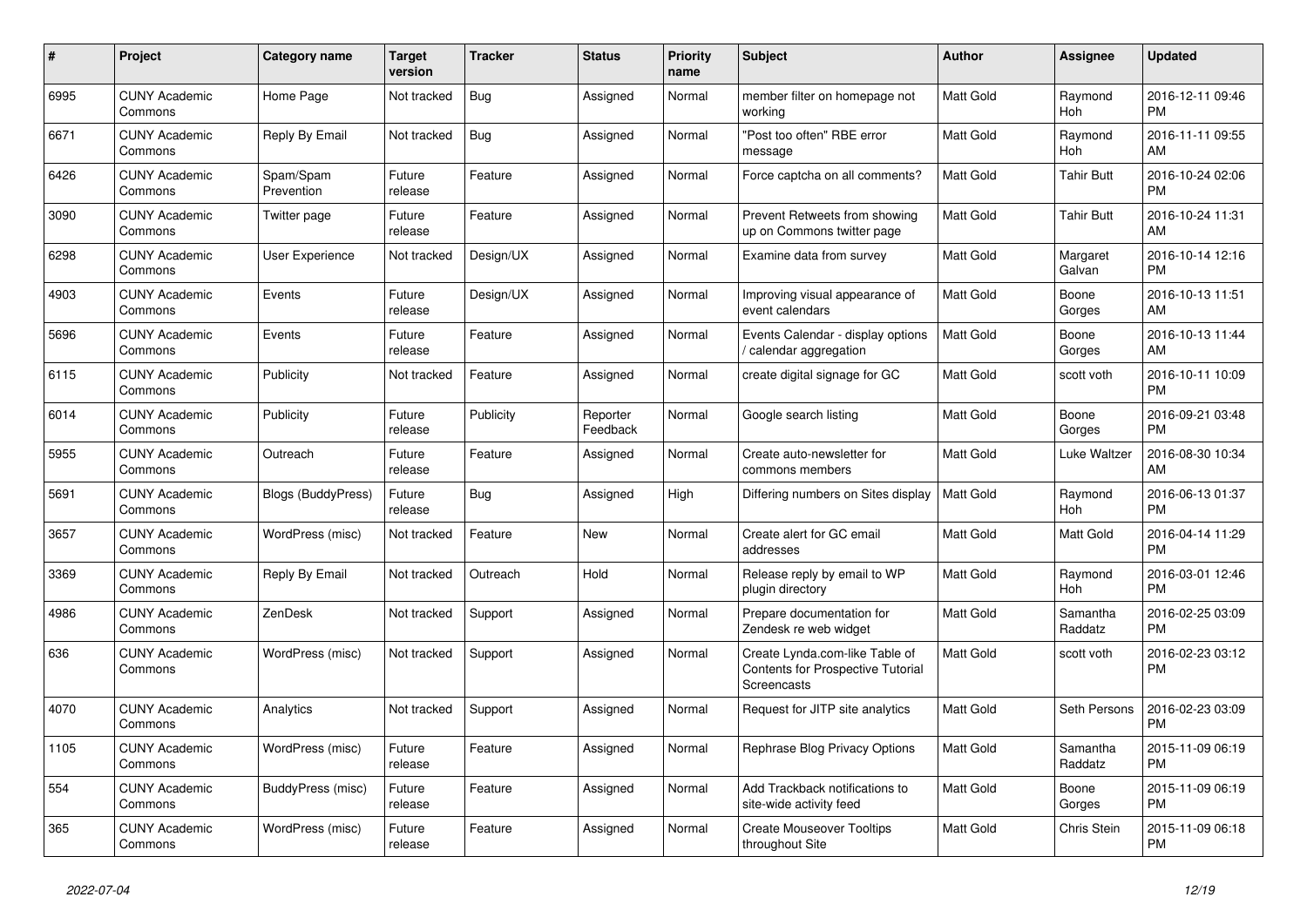| #    | Project                         | <b>Category name</b>       | <b>Target</b><br>version | <b>Tracker</b> | <b>Status</b>        | <b>Priority</b><br>name | Subject                                                                       | Author           | Assignee            | <b>Updated</b>                |
|------|---------------------------------|----------------------------|--------------------------|----------------|----------------------|-------------------------|-------------------------------------------------------------------------------|------------------|---------------------|-------------------------------|
| 497  | <b>CUNY Academic</b><br>Commons | <b>WordPress Plugins</b>   | Future<br>release        | Feature        | Assigned             | Normal                  | Drag and Drop Ordering on<br>Gallery Post Plugin                              | <b>Matt Gold</b> | <b>Ron Rennick</b>  | 2015-11-09 06:18<br><b>PM</b> |
| 287  | <b>CUNY Academic</b><br>Commons | WordPress (misc)           | Future<br>release        | Feature        | Assigned             | Normal                  | Create troubleshooting tool for<br>account sign-up                            | Matt Gold        | Boone<br>Gorges     | 2015-11-09 06:17<br><b>PM</b> |
| 2523 | CUNY Academic<br>Commons        | <b>BuddyPress Docs</b>     | Future<br>release        | Feature        | Assigned             | Normal                  | Allow Users to Upload Images to<br><b>BP</b> Docs                             | Matt Gold        | Boone<br>Gorges     | 2015-11-09 06:14<br><b>PM</b> |
| 2013 | <b>CUNY Academic</b><br>Commons | <b>Public Portfolio</b>    | Future<br>release        | Feature        | Assigned             | Low                     | Have Profile Privacy Options show   Matt Gold<br>up only for filled-in fields |                  | Boone<br>Gorges     | 2015-11-09 06:09<br><b>PM</b> |
| 333  | <b>CUNY Academic</b><br>Commons | <b>Email Notifications</b> | Future<br>release        | Feature        | Assigned             | Low                     | Delay Forum Notification Email<br>Delivery Until After Editing Period<br>Ends | Matt Gold        | Raymond<br>Hoh      | 2015-11-09 06:01<br><b>PM</b> |
| 1456 | <b>CUNY Academic</b><br>Commons | Group Invitations          | Future<br>release        | Feature        | Reporter<br>Feedback | Low                     | Invite to Group Button from Profile<br>Field                                  | <b>Matt Gold</b> | Samantha<br>Raddatz | 2015-11-09 05:59<br><b>PM</b> |
| 1192 | <b>CUNY Academic</b><br>Commons | <b>Group Files</b>         | Future<br>release        | Feature        | Assigned             | Low                     | When posting group files, allow<br>users to add a category without<br>saving  | Matt Gold        | Raymond<br>Hoh      | 2015-11-09 05:53<br><b>PM</b> |
| 653  | <b>CUNY Academic</b><br>Commons | Group Blogs                | Future<br>release        | Feature        | Assigned             | Normal                  | Redesign Integration of Groups<br>and Blogs                                   | Matt Gold        | Samantha<br>Raddatz | 2015-11-09 05:40<br><b>PM</b> |
| 310  | <b>CUNY Academic</b><br>Commons | BuddyPress (misc)          | Future<br>release        | Feature        | Assigned             | Low                     | <b>Friend Request Email</b>                                                   | Matt Gold        | Samantha<br>Raddatz | 2015-11-09 05:08<br><b>PM</b> |
| 3517 | <b>CUNY Academic</b><br>Commons | My Commons                 | Future<br>release        | Feature        | Assigned             | Normal                  | Mute/Unmute My Commons<br>updates                                             | <b>Matt Gold</b> | Raymond<br>Hoh      | 2015-11-09 01:19<br><b>PM</b> |
| 4661 | <b>CUNY Academic</b><br>Commons | User Experience            | Future<br>release        | Bug            | Assigned             | Normal                  | <b>Simplify Events text</b>                                                   | <b>Matt Gold</b> | Samantha<br>Raddatz | 2015-10-02 09:06<br><b>PM</b> |
| 4404 | <b>CUNY Academic</b><br>Commons | <b>Public Portfolio</b>    | Future<br>release        | Design/UX      | Assigned             | Normal                  | Change color of permissions info<br>on portfolio editing interface            | Matt Gold        | Samantha<br>Raddatz | 2015-08-11 05:28<br><b>PM</b> |
| 4235 | <b>CUNY Academic</b><br>Commons |                            | Not tracked              | Design/UX      | Assigned             | Normal                  | Explore user experience around<br>comments on forum topics vs docs            | <b>Matt Gold</b> | Samantha<br>Raddatz | 2015-07-21 10:23<br>AM        |
| 4238 | <b>CUNY Academic</b><br>Commons | Events                     | Future<br>release        | Feature        | Assigned             | Normal                  | Copy Events to Other Groups?                                                  | Matt Gold        | Boone<br>Gorges     | 2015-07-02 10:08<br>AM        |
| 4053 | <b>CUNY Academic</b><br>Commons | Events                     | Future<br>release        | Feature        | Assigned             | Normal                  | Create new tab for past events                                                | Matt Gold        | Boone<br>Gorges     | 2015-05-12 02:10<br><b>PM</b> |
| 4027 | CUNY Academic<br>Commons        | Commons In A Box           | Not tracked              | Design/UX      | Assigned             | Normal                  | Usability review of CBOX update<br>procedures                                 | <b>Matt Gold</b> | Samantha<br>Raddatz | 2015-05-11 06:36<br>PM        |
| 3536 | <b>CUNY Academic</b><br>Commons | My Commons                 | Future<br>release        | Feature        | Assigned             | Normal                  | Infinite Scroll on My Commons<br>page                                         | Matt Gold        | Raymond<br>Hoh      | 2015-04-13 04:42<br>PM        |
| 3662 | <b>CUNY Academic</b><br>Commons | SEO                        | Future<br>release        | Feature        | Assigned             | Normal                  | Duplicate Content/SEO/Google<br>issues                                        | Matt Gold        | Raymond<br>Hoh      | 2015-04-13 04:37<br><b>PM</b> |
| 370  | <b>CUNY Academic</b><br>Commons | Registration               | Future<br>release        | Feature        | Assigned             | High                    | <b>Guest Accounts</b>                                                         | Matt Gold        | Matt Gold           | 2015-04-09 09:33<br><b>PM</b> |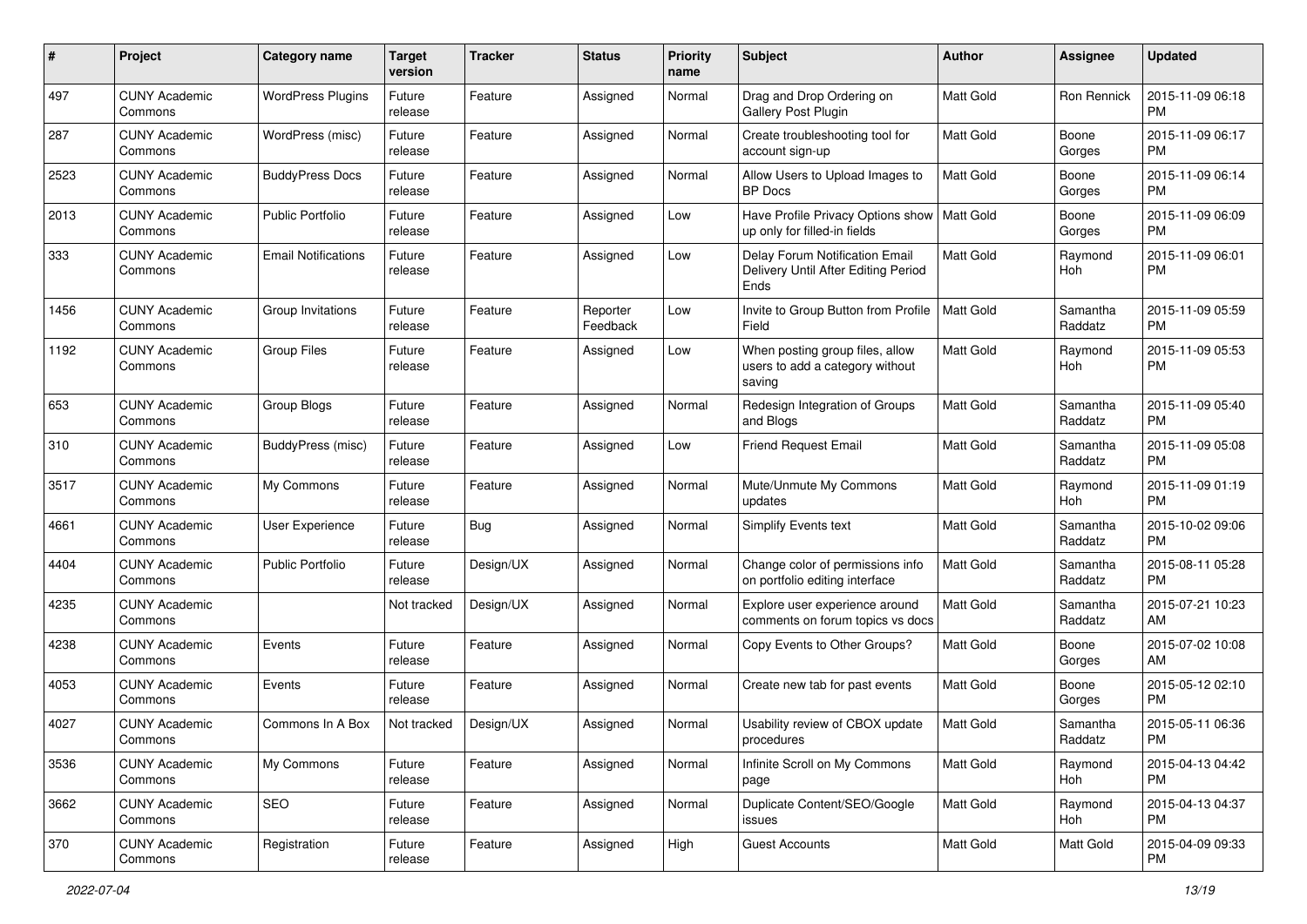| #    | Project                         | <b>Category name</b>     | <b>Target</b><br>version | <b>Tracker</b> | <b>Status</b>       | Priority<br>name | <b>Subject</b>                                                        | <b>Author</b>    | <b>Assignee</b>   | <b>Updated</b>                |
|------|---------------------------------|--------------------------|--------------------------|----------------|---------------------|------------------|-----------------------------------------------------------------------|------------------|-------------------|-------------------------------|
| 3577 | <b>CUNY Academic</b><br>Commons | My Commons               | Future<br>release        | Design/UX      | Assigned            | Normal           | Replies to items in My Commons                                        | <b>Matt Gold</b> | Raymond<br>Hoh    | 2015-04-09 05:19<br><b>PM</b> |
| 3770 | <b>CUNY Academic</b><br>Commons | <b>Public Portfolio</b>  | Future<br>release        | Feature        | Assigned            | Normal           | Improve Layout/Formatting of<br>Positions Area on Public Portfolios   | <b>Matt Gold</b> | Chris Stein       | 2015-04-01 09:17<br><b>PM</b> |
| 3308 | <b>CUNY Academic</b><br>Commons | Group Invitations        | Future<br>release        | Feature        | Assigned            | Normal           | Allow members to rescind group<br>invitations                         | Matt Gold        | Boone<br>Gorges   | 2015-04-01 08:53<br><b>PM</b> |
| 3759 | <b>CUNY Academic</b><br>Commons | WordPress (misc)         | Future<br>release        | Feature        | Assigned            | Normal           | Review Interface for Adding Users<br>to Blogs                         | Matt Gold        | Boone<br>Gorges   | 2015-03-24 05:52<br>PM.       |
| 3042 | <b>CUNY Academic</b><br>Commons | Public Portfolio         | Future<br>release        | Feature        | Assigned            | Normal           | Browsing member interests                                             | <b>Matt Gold</b> | Boone<br>Gorges   | 2015-03-21 09:04<br><b>PM</b> |
| 364  | <b>CUNY Academic</b><br>Commons | <b>WordPress Plugins</b> | Future<br>release        | Feature        | New                 | Normal           | <b>Bulletin Board</b>                                                 | <b>Matt Gold</b> |                   | 2015-01-05 08:50<br><b>PM</b> |
| 1562 | <b>CUNY Academic</b><br>Commons | <b>WordPress Plugins</b> | Future<br>release        | Feature        | Assigned            | Low              | Play with NYT Collaborative<br>Authoring Tool                         | Matt Gold        | Boone<br>Gorges   | 2015-01-05 08:47<br><b>PM</b> |
| 658  | <b>CUNY Academic</b><br>Commons | <b>WordPress Plugins</b> | Future<br>release        | Feature        | Assigned            | Normal           | Rebulid Sitewide Tag Suggestion                                       | <b>Matt Gold</b> | Boone<br>Gorges   | 2015-01-05 08:47<br>PM.       |
| 412  | <b>CUNY Academic</b><br>Commons | <b>WordPress Themes</b>  | Future<br>release        | Feature        | Assigned            | Normal           | <b>Featured Themes</b>                                                | <b>Matt Gold</b> | Dominic<br>Giglio | 2015-01-05 08:44<br><b>PM</b> |
| 3524 | <b>CUNY Academic</b><br>Commons | Documentation            | Not tracked              | Documentation  | Assigned            | Normal           | Post describing all you can do<br>when starting up a new blog/group   | Matt Gold        | scott voth        | 2014-10-04 12:56<br><b>PM</b> |
| 2223 | <b>CUNY Academic</b><br>Commons | <b>WordPress Plugins</b> | Future<br>release        | Feature        | Assigned            | Low              | Add Participad to the CUNY<br><b>Academic Commons</b>                 | Matt Gold        | Boone<br>Gorges   | 2014-09-17 10:03<br><b>PM</b> |
| 3419 | <b>CUNY Academic</b><br>Commons | Group Invitations        | 1.6.14                   | Bug            | Testing<br>Required | Normal           | Neatening the display of<br>messages on group requests                | <b>Matt Gold</b> | Boone<br>Gorges   | 2014-09-01 09:29<br><b>PM</b> |
| 3354 | <b>CUNY Academic</b><br>Commons | <b>Group Files</b>       | Future<br>release        | Feature        | Assigned            | Low              | Allow Group Download of Multiple<br><b>Selected Files</b>             | <b>Matt Gold</b> | Chris Stein       | 2014-08-01 08:50<br>AM        |
| 3220 | <b>CUNY Academic</b><br>Commons | Public Portfolio         | Future<br>release        | Feature        | Assigned            | Normal           | Add indent/outdent option to<br>Formatting Buttons on Profile<br>Page | Matt Gold        | Boone<br>Gorges   | 2014-05-21 10:39<br><b>PM</b> |
| 3080 | <b>CUNY Academic</b><br>Commons | <b>Group Files</b>       | Future<br>release        | Feature        | Assigned            | Low              | Create a system to keep track of<br>file changes                      | <b>Matt Gold</b> | Boone<br>Gorges   | 2014-02-26 10:04<br><b>PM</b> |
| 2618 | <b>NYCDH Community</b><br>Site  |                          |                          | Bug            | Assigned            | Low              | Mark blogs as spam when created<br>by users marked as spam            | <b>Matt Gold</b> | Boone<br>Gorges   | 2013-06-09 11:38<br>PM        |
| 940  | <b>CUNY Academic</b><br>Commons | Redmine                  | Future<br>release        | Feature        | Assigned            | Low              | Communication with users after<br>releases                            | Matt Gold        | Dominic<br>Giglio | 2012-09-09 04:36<br><b>PM</b> |
| 599  | <b>CUNY Academic</b><br>Commons | BuddyPress (misc)        | Future<br>release        | Feature        | Assigned            | Normal           | Consider adding rating plugins for<br>BuddyPress/BBPress              | Matt Gold        | Boone<br>Gorges   | 2011-08-22 06:50<br><b>PM</b> |
| 635  | <b>CUNY Academic</b><br>Commons | BuddyPress (misc)        | Future<br>release        | Feature        | Assigned            | Normal           | Big Blue Button -<br>Videoconferencing in Groups and<br>Blogs         | Matt Gold        | Boone<br>Gorges   | 2011-03-14 03:24<br><b>PM</b> |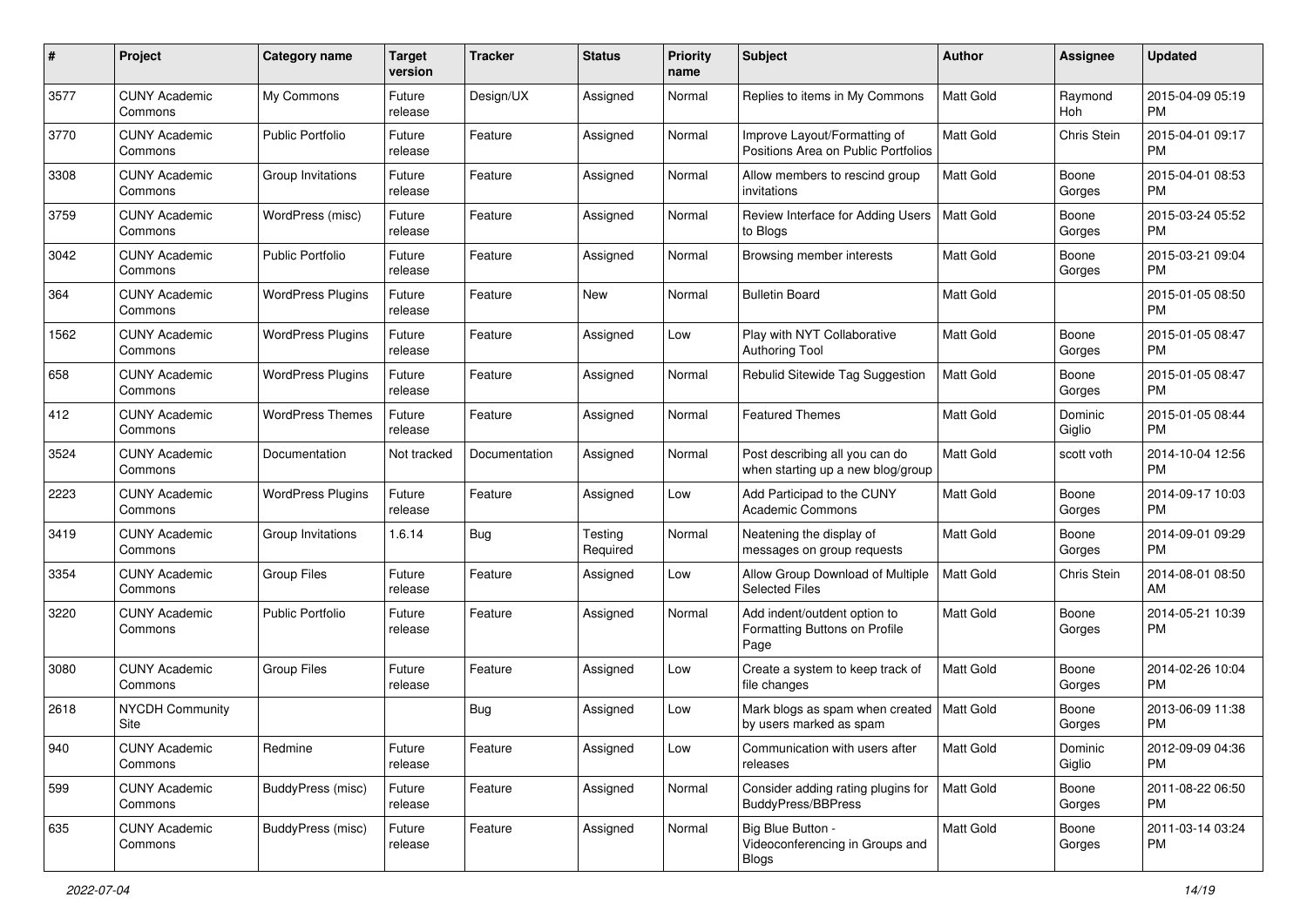| #     | Project                         | Category name            | <b>Target</b><br>version | <b>Tracker</b> | <b>Status</b>        | <b>Priority</b><br>name | <b>Subject</b>                                                                                                                               | Author                 | <b>Assignee</b>     | <b>Updated</b>                |
|-------|---------------------------------|--------------------------|--------------------------|----------------|----------------------|-------------------------|----------------------------------------------------------------------------------------------------------------------------------------------|------------------------|---------------------|-------------------------------|
| 500   | <b>CUNY Academic</b><br>Commons | <b>BuddyPress (misc)</b> | Future<br>release        | Feature        | Assigned             | Normal                  | <b>Export Group Data</b>                                                                                                                     | <b>Matt Gold</b>       | Boone<br>Gorges     | 2010-12-19 12:09<br><b>PM</b> |
| 435   | <b>CUNY Academic</b><br>Commons | BuddyPress (misc)        | Future<br>release        | Feature        | Assigned             | Normal                  | Include Avatar Images in Forum<br><b>Post Notification Emails</b>                                                                            | Matt Gold              | Boone<br>Gorges     | 2010-12-08 12:40<br><b>PM</b> |
| 377   | <b>CUNY Academic</b><br>Commons | <b>BuddyPress (misc)</b> | Future<br>release        | Feature        | Assigned             | Normal                  | Like buttons                                                                                                                                 | Matt Gold              | Boone<br>Gorges     | 2010-11-16 05:13<br><b>PM</b> |
| 481   | <b>CUNY Academic</b><br>Commons | Groups (misc)            | Future<br>release        | Feature        | Assigned             | Normal                  | ability to archive inactive groups<br>and blogs                                                                                              | Michael Mandiberg      | Samantha<br>Raddatz | 2015-11-09 05:56<br><b>PM</b> |
| 9908  | <b>CUNY Academic</b><br>Commons |                          | Not tracked              | Feature        | New                  | Normal                  | Is it possible to send email<br>updates to users (or an email<br>address not on the list) for only a<br>single page AFTER being<br>prompted? | <b>Michael Shields</b> | scott voth          | 2018-06-11 01:34<br><b>PM</b> |
| 2167  | <b>CUNY Academic</b><br>Commons | WordPress (misc)         | Future<br>release        | Bug            | Assigned             | Normal                  | CAC-Livestream Plugin Issues                                                                                                                 | <b>Michael Smith</b>   | Dominic<br>Giglio   | 2015-01-02 03:06<br><b>PM</b> |
| 3458  | <b>CUNY Academic</b><br>Commons | Groups (misc)            | Future<br>release        | Feature        | Assigned             | Normal                  | Filter Members of Group by<br>Campus                                                                                                         | Michael Smith          | Samantha<br>Raddatz | 2014-09-26 08:32<br><b>PM</b> |
| 2754  | <b>CUNY Academic</b><br>Commons | Design                   | Future<br>release        | Feature        | Assigned             | Normal                  | Determine strategy for CAC logo<br>handling in top header                                                                                    | Micki Kaufman          | Chris Stein         | 2015-01-05 08:53<br><b>PM</b> |
| 2753  | <b>CUNY Academic</b><br>Commons | <b>Public Portfolio</b>  | Future<br>release        | Feature        | New                  | Normal                  | Create actual actual tagification in<br>academic interests and other<br>fields                                                               | Micki Kaufman          | Boone<br>Gorges     | 2015-01-05 08:52<br><b>PM</b> |
| 3510  | <b>CUNY Academic</b><br>Commons | Publicity                | 1.7                      | Publicity      | Assigned             | Normal                  | Post on the News Blog re: 'My<br>Commons'                                                                                                    | Micki Kaufman          | Sarah<br>Morgano    | 2014-10-15 11:18<br>AM        |
| 3511  | <b>CUNY Academic</b><br>Commons | Publicity                | 1.7                      | Publicity      | Assigned             | Normal                  | Social media for 1.7                                                                                                                         | Micki Kaufman          | Sarah<br>Morgano    | 2014-10-14 03:32<br><b>PM</b> |
| 3509  | <b>CUNY Academic</b><br>Commons | Publicity                | 1.7                      | Publicity      | New                  | Normal                  | Create 1.7 digital signage imagery                                                                                                           | Micki Kaufman          | Marilyn<br>Weber    | 2014-10-01 12:40<br><b>PM</b> |
| 3506  | <b>CUNY Academic</b><br>Commons | Publicity                | 1.7                      | Publicity      | New                  | Normal                  | Prepare 1.7 email messaging                                                                                                                  | Micki Kaufman          | Micki<br>Kaufman    | 2014-10-01 12:36<br><b>PM</b> |
| 3475  | <b>CUNY Academic</b><br>Commons | Events                   | Future<br>release        | Feature        | Assigned             | Normal                  | Request to add plugin to<br>streamline room<br>booking/appointment booking                                                                   | Naomi Barrettara       | Boone<br>Gorges     | 2014-12-01 05:14<br><b>PM</b> |
| 9346  | <b>CUNY Academic</b><br>Commons | WordPress (misc)         | Not tracked              | <b>Bug</b>     | New                  | Normal                  | Clone cetls.bmcc.cuny.edu for<br>development                                                                                                 | Owen Roberts           | Raymond<br>Hoh      | 2018-03-06 05:35<br>PM        |
| 6665  | <b>CUNY Academic</b><br>Commons |                          | Not tracked              | Publicity      | New                  | Normal                  | Dead Link in 1.10 announcement<br>post                                                                                                       | Paige Dupont           | Stephen Real        | 2016-12-01 03:11<br><b>PM</b> |
| 14483 | <b>CUNY Academic</b><br>Commons | WordPress - Media        | Not tracked              | Bug            | Reporter<br>Feedback | Normal                  | Wordpress PDF Embed Stopped<br>Working after JITP Media Clone                                                                                | Patrick DeDauw         | Boone<br>Gorges     | 2021-05-20 01:51<br>PM.       |
| 11449 | <b>CUNY Academic</b><br>Commons | WordPress - Media        | Not tracked              | Support        | Reporter<br>Feedback | Normal                  | Cloning Media Library for JITP<br>from Staging to Production Site                                                                            | Patrick DeDauw         | Boone<br>Gorges     | 2019-05-13 12:00<br>PM        |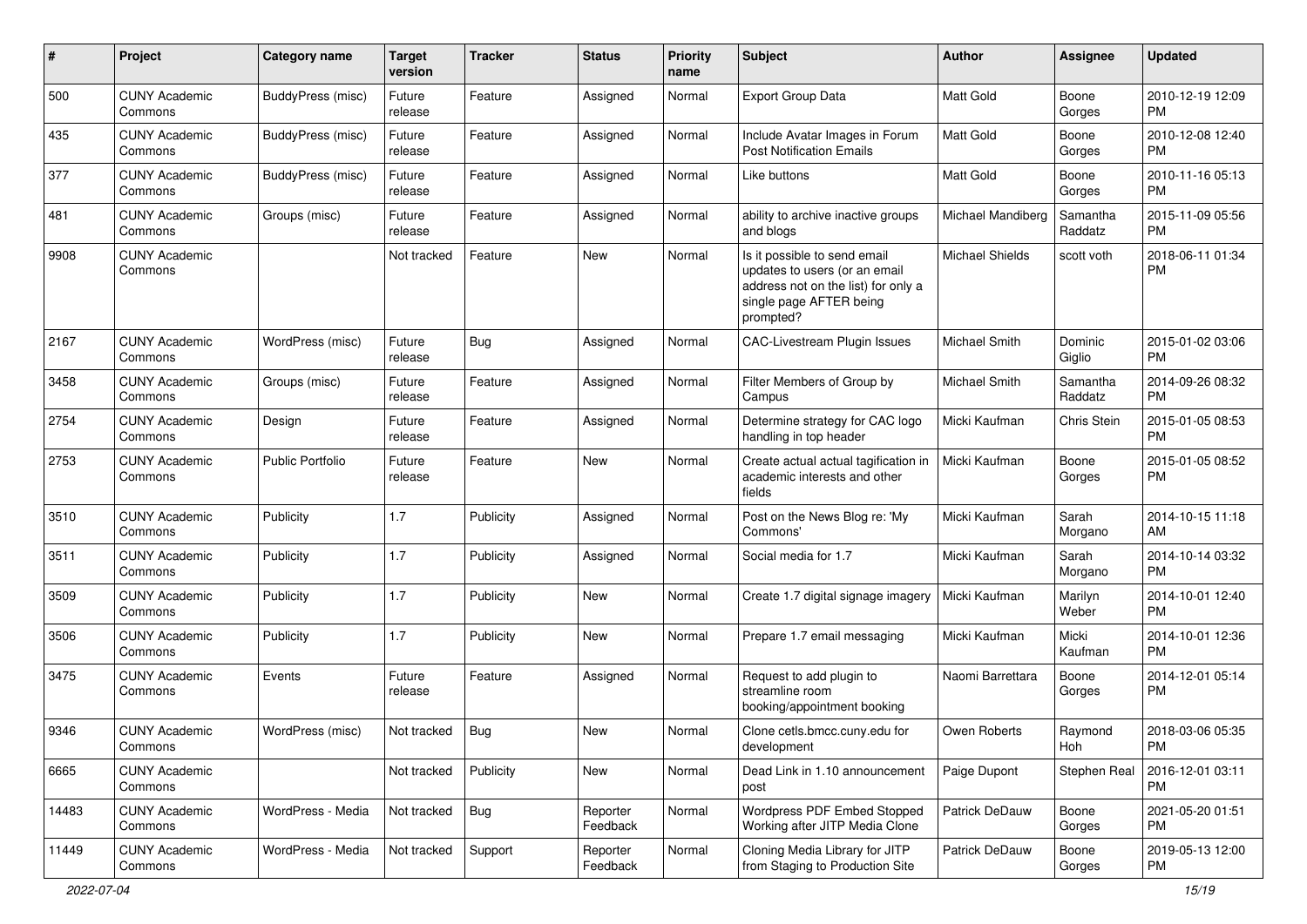| #     | Project                         | <b>Category name</b>     | <b>Target</b><br>version | <b>Tracker</b> | <b>Status</b>        | <b>Priority</b><br>name | <b>Subject</b>                                                                                  | <b>Author</b>           | Assignee            | <b>Updated</b>                |
|-------|---------------------------------|--------------------------|--------------------------|----------------|----------------------|-------------------------|-------------------------------------------------------------------------------------------------|-------------------------|---------------------|-------------------------------|
| 8675  | <b>CUNY Academic</b><br>Commons | User Onboarding          | Future<br>release        | Bug            | Reporter<br>Feedback | Low                     | Add new User search screen calls<br>for the input of email address but<br>doesn't work with one | Paul Hebert             | Boone<br>Gorges     | 2017-10-11 11:17<br>AM        |
| 16314 | <b>CUNY Academic</b><br>Commons | <b>WordPress Plugins</b> |                          | Feature        | <b>New</b>           | Normal                  | Install Multicollab plug-in?                                                                    | Raffi<br>Khatchadourian |                     | 2022-06-29 03:44<br><b>PM</b> |
| 16294 | <b>CUNY Academic</b><br>Commons |                          |                          | Bug            | <b>New</b>           | Urgent                  | CAC is down                                                                                     | Raffi<br>Khatchadourian |                     | 2022-06-27 02:00<br><b>PM</b> |
| 16290 | <b>CUNY Academic</b><br>Commons |                          |                          | Feature        | Reporter<br>Feedback | Normal                  | Add Table Of Contents Block<br>plug-in                                                          | Raffi<br>Khatchadourian |                     | 2022-06-24 10:26<br>AM        |
| 15516 | <b>CUNY Academic</b><br>Commons | <b>WordPress Plugins</b> |                          | <b>Bug</b>     | Reporter<br>Feedback | Normal                  | Can't publish or save draft of post<br>on wordpress.com                                         | Raffi<br>Khatchadourian | Raymond<br>Hoh      | 2022-03-02 05:52<br><b>PM</b> |
| 15242 | <b>CUNY Academic</b><br>Commons | Performance              | Not tracked              | <b>Bug</b>     | Reporter<br>Feedback | Normal                  | Slugist site                                                                                    | Raffi<br>Khatchadourian | Boone<br>Gorges     | 2022-02-07 11:14<br>AM        |
| 14792 | <b>CUNY Academic</b><br>Commons |                          |                          | Bug            | <b>New</b>           | Normal                  | Inconsistent email notifications<br>from gravity forms                                          | Raffi<br>Khatchadourian |                     | 2021-10-04 01:50<br><b>PM</b> |
| 11077 | <b>CUNY Academic</b><br>Commons | Events                   | Not tracked              | Feature        | Reporter<br>Feedback | Normal                  | Show event category description<br>in event list view                                           | Raffi<br>Khatchadourian |                     | 2019-02-12 10:38<br><b>PM</b> |
| 9420  | <b>CUNY Academic</b><br>Commons | cuny.is                  | Not tracked              | Feature        | <b>New</b>           | Normal                  | Request for http://cuny.is/streams                                                              | Raffi<br>Khatchadourian | Marilyn<br>Weber    | 2018-04-02 10:08<br>AM        |
| 8498  | <b>CUNY Academic</b><br>Commons | <b>WordPress Plugins</b> | Future<br>release        | Feature        | <b>New</b>           | Low                     | <b>Gravity Forms Email Users</b>                                                                | Raffi<br>Khatchadourian | Matt Gold           | 2017-10-13 12:58<br><b>PM</b> |
| 5182  | <b>CUNY Academic</b><br>Commons | Social Paper             | Future<br>release        | Design/UX      | New                  | Normal                  | "Publishing" a private paper on<br>social paper?                                                | Raffi<br>Khatchadourian | Boone<br>Gorges     | 2016-10-13 04:12<br><b>PM</b> |
| 5183  | <b>CUNY Academic</b><br>Commons | Social Paper             | Future<br>release        | Design/UX      | <b>New</b>           | Normal                  | Creating a new paper when<br>viewing an existing paper                                          | Raffi<br>Khatchadourian | Samantha<br>Raddatz | 2016-02-02 12:09<br><b>PM</b> |
| 16319 | <b>CUNY Academic</b><br>Commons | <b>WordPress Plugins</b> | 2.0.3                    | <b>Bug</b>     | <b>New</b>           | Normal                  | Request for Events Calendar Pro<br>5.14.2 update                                                | Raymond Hoh             | Raymond<br>Hoh      | 2022-07-01 04:16<br><b>PM</b> |
| 16255 | <b>CUNY Academic</b><br>Commons | WordPress (misc)         |                          | Bug            | New                  | Normal                  | Need to define 'MULTISITE'<br>constant in wp-config.php                                         | Raymond Hoh             |                     | 2022-06-19 09:31<br>AM        |
| 16177 | <b>CUNY Academic</b><br>Commons | Reply By Email           |                          | Bug            | New                  | Normal                  | Switch to Inbound mode for RBE                                                                  | Raymond Hoh             | Raymond<br>Hoh      | 2022-05-30 04:32<br><b>PM</b> |
| 11243 | <b>CUNY Academic</b><br>Commons | BuddyPress (misc)        | Future<br>release        | Bug            | <b>New</b>           | Normal                  | Audit bp-custom.php                                                                             | Raymond Hoh             | Raymond<br>Hoh      | 2022-04-26 11:59<br>AM        |
| 14908 | <b>CUNY Academic</b><br>Commons | Performance              |                          | <b>Bug</b>     | <b>New</b>           | Normal                  | Stale object cache on cdev                                                                      | Raymond Hoh             | Boone<br>Gorges     | 2021-12-07 09:45<br>AM        |
| 14496 | <b>CUNY Academic</b><br>Commons | Domain Mapping           | Future<br>release        | Bug            | New                  | Normal                  | Mapped domain SSO uses<br>third-party cookies                                                   | Raymond Hoh             | Raymond<br>Hoh      | 2021-05-24 04:03<br><b>PM</b> |
| 3939  | <b>CUNY Academic</b><br>Commons | <b>WordPress Plugins</b> | Future<br>release        | <b>Bug</b>     | Hold                 | Normal                  | Activity stream support for<br>Co-Authors Plus plugin                                           | Raymond Hoh             | Raymond<br>Hoh      | 2015-11-09 06:13<br><b>PM</b> |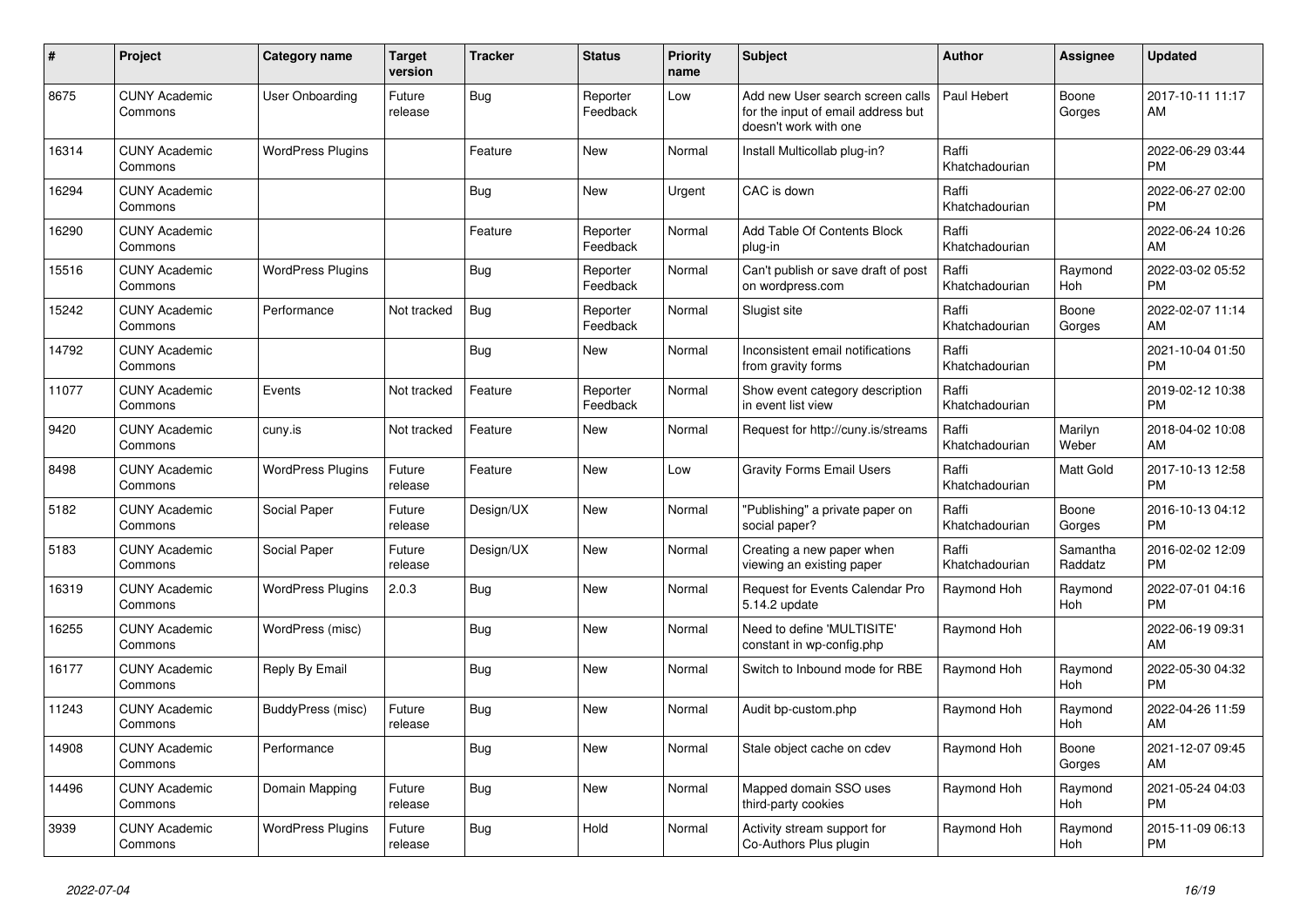| $\#$  | Project                         | <b>Category name</b>     | <b>Target</b><br>version | <b>Tracker</b> | <b>Status</b>        | <b>Priority</b><br>name | <b>Subject</b>                                                  | <b>Author</b>    | Assignee            | <b>Updated</b>                |
|-------|---------------------------------|--------------------------|--------------------------|----------------|----------------------|-------------------------|-----------------------------------------------------------------|------------------|---------------------|-------------------------------|
| 3691  | <b>CUNY Academic</b><br>Commons | <b>WordPress Plugins</b> | Future<br>release        | Bug            | <b>New</b>           | Normal                  | <b>WPMU Domain Mapping</b><br>Debugging on cdev                 | Raymond Hoh      | <b>Matt Gold</b>    | 2014-12-12 09:04<br>AM        |
| 14983 | <b>CUNY Academic</b><br>Commons | WordPress (misc)         | Not tracked              | Support        | Reporter<br>Feedback | Normal                  | "Read More" tag not working                                     | Rebecca Krisel   | Raymond<br>Hoh      | 2021-11-23 01:17<br><b>PM</b> |
| 58    | <b>CUNY Academic</b><br>Commons | BuddyPress (misc)        | Future<br>release        | Feature        | Assigned             | Low                     | Make member search sortable by<br>last name                     | Roberta Brody    | Boone<br>Gorges     | 2010-08-26 02:38<br><b>PM</b> |
| 5298  | <b>CUNY Academic</b><br>Commons |                          | Not tracked              | Publicity      | <b>New</b>           | Normal                  | Survey Pop-Up Text                                              | Samantha Raddatz | Samantha<br>Raddatz | 2016-03-22 12:27<br><b>PM</b> |
| 4622  | <b>CUNY Academic</b><br>Commons | <b>Public Portfolio</b>  | Future<br>release        | Design/UX      | <b>New</b>           | Normal                  | <b>Profile Visibility Settings</b>                              | Samantha Raddatz | Samantha<br>Raddatz | 2015-09-21 12:18<br><b>PM</b> |
| 4592  | <b>CUNY Academic</b><br>Commons | Events                   | Future<br>release        | Design/UX      | <b>New</b>           | Normal                  | Event Creation - Venue Dropdown<br>Slow                         | Samantha Raddatz | Boone<br>Gorges     | 2015-09-14 04:56<br><b>PM</b> |
| 4226  | <b>CUNY Academic</b><br>Commons | <b>BuddyPress Docs</b>   | Future<br>release        | Design/UX      | <b>New</b>           | Normal                  | Add option to connect a Doc with<br>a Group                     | Samantha Raddatz | Samantha<br>Raddatz | 2015-09-09 04:08<br><b>PM</b> |
| 4253  | <b>CUNY Academic</b><br>Commons | <b>Public Portfolio</b>  | Future<br>release        | Design/UX      | <b>New</b>           | Normal                  | Encourage users to add portfolio<br>content                     | Samantha Raddatz | Samantha<br>Raddatz | 2015-07-07 11:32<br>AM        |
| 4225  | <b>CUNY Academic</b><br>Commons | DiRT Integration         | Future<br>release        | Design/UX      | New                  | Normal                  | Add information to DIRT page (in<br>Create a Group)             | Samantha Raddatz | <b>Matt Gold</b>    | 2015-06-26 03:14<br><b>PM</b> |
| 4221  | <b>CUNY Academic</b><br>Commons | Group Forums             | Future<br>release        | Design/UX      | Assigned             | Normal                  | Add 'Number of Posts' display<br>option to Forum page           | Samantha Raddatz | Samantha<br>Raddatz | 2015-06-26 02:21<br><b>PM</b> |
| 4222  | <b>CUNY Academic</b><br>Commons | <b>User Experience</b>   | Future<br>release        | Design/UX      | <b>New</b>           | Normal                  | Add information to 'Delete<br>Account' page                     | Samantha Raddatz | scott voth          | 2015-06-26 11:35<br>AM        |
| 5826  | <b>CUNY Academic</b><br>Commons | <b>WordPress Plugins</b> | Future<br>release        | Support        | Reporter<br>Feedback | Normal                  | <b>Remove Subscription Options</b><br>plugin from directory     | Sarah Morgano    | Sarah<br>Morgano    | 2016-10-21 04:14<br><b>PM</b> |
| 1888  | <b>CUNY Academic</b><br>Commons | Home Page                | Future<br>release        | Feature        | Assigned             | Normal                  | Refactor BP MPO Activity Filter to<br>support proper pagination | Sarah Morgano    | Boone<br>Gorges     | 2014-05-01 07:11<br><b>PM</b> |
| 585   | <b>CUNY Academic</b><br>Commons | Group Forums             | Future<br>release        | Feature        | Assigned             | Normal                  | Merge Forum Topics                                              | Sarah Morgano    | Boone<br>Gorges     | 2011-07-06 04:11<br><b>PM</b> |
| 16245 | <b>CUNY Academic</b><br>Commons | WordPress (misc)         |                          | <b>Bug</b>     | Reporter<br>Feedback | Normal                  | Save Button missing on<br>WordPress Profile page                | scott voth       | Raymond<br>Hoh      | 2022-06-16 03:09<br><b>PM</b> |
| 13946 | <b>CUNY Academic</b><br>Commons | <b>WordPress Plugins</b> | 2.1.0                    | Support        | Assigned             | Normal                  | <b>Custom Embed handler For</b><br>OneDrive files               | scott voth       | Raymond<br>Hoh      | 2022-05-26 10:46<br>AM        |
| 15767 | <b>CUNY Academic</b><br>Commons | WordPress (misc)         |                          | Support        | New                  | Normal                  | Site loading slowly                                             | scott voth       | Boone<br>Gorges     | 2022-04-04 08:56<br><b>PM</b> |
| 14994 | <b>CUNY Academic</b><br>Commons | cdev.gc.cuny.edu         | Not tracked              | Support        | In Progress          | Normal                  | Clear Cache on CDEV                                             | scott voth       | Raymond<br>Hoh      | 2021-12-07 03:51<br><b>PM</b> |
| 10226 | CUNY Academic<br>Commons        | Courses                  | Future<br>release        | Feature        | <b>New</b>           | Normal                  | Add "My Courses" to drop down<br>list                           | scott voth       | Boone<br>Gorges     | 2021-11-19 12:42<br><b>PM</b> |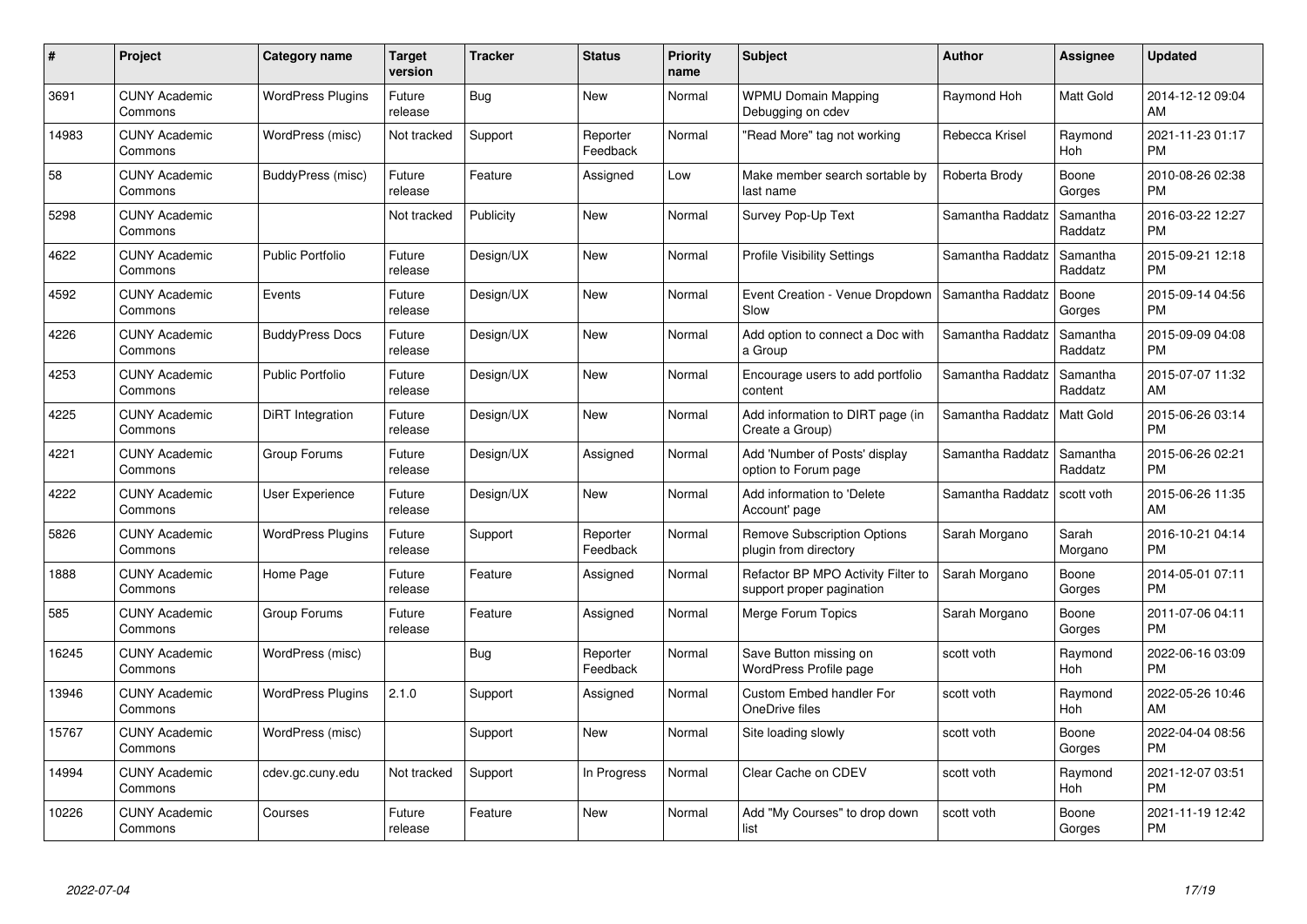| #     | Project                         | <b>Category name</b>     | <b>Target</b><br>version | Tracker       | <b>Status</b>        | <b>Priority</b><br>name | <b>Subject</b>                                                                       | <b>Author</b> | <b>Assignee</b>    | <b>Updated</b>                |
|-------|---------------------------------|--------------------------|--------------------------|---------------|----------------------|-------------------------|--------------------------------------------------------------------------------------|---------------|--------------------|-------------------------------|
| 14394 | <b>CUNY Academic</b><br>Commons |                          | Not tracked              | Feature       | New                  | Normal                  | Commons News Site - redesign                                                         | scott voth    | scott voth         | 2021-09-14 10:46<br>AM        |
| 14113 | <b>CUNY Academic</b><br>Commons | WordPress (misc)         | Future<br>release        | Bug           | Hold                 | Normal                  | Block Editor Not Working on this<br>page - Json error                                | scott voth    | Boone<br>Gorges    | 2021-03-05 11:01<br>AM.       |
| 10354 | <b>CUNY Academic</b><br>Commons | Public Portfolio         | Future<br>release        | Feature       | New                  | Normal                  | Opt out of Having a Profile Page                                                     | scott voth    | Chris Stein        | 2020-05-12 10:43<br>AM.       |
| 12573 | <b>CUNY Academic</b><br>Commons | <b>WordPress Plugins</b> | Future<br>release        | Bug           | New                  | Normal                  | <b>CommentPress Core Issues</b>                                                      | scott voth    |                    | 2020-03-24 04:32<br><b>PM</b> |
| 12392 | <b>CUNY Academic</b><br>Commons | Help/Codex               | Not tracked              | Documentation | New                  | Normal                  | <b>Updates to Common Commons</b><br>Questions on Help Page                           | scott voth    | Margaret<br>Galvan | 2020-02-11 10:53<br>AM        |
| 12247 | <b>CUNY Academic</b><br>Commons | Publicity                | Not tracked              | Support       | New                  | Normal                  | Screenshot of First Commons<br>Homepage                                              | scott voth    | scott voth         | 2020-01-14 12:08<br>PM.       |
| 11860 | <b>CUNY Academic</b><br>Commons | Registration             | Future<br>release        | Feature       | New                  | Normal                  | <b>Ensure Students Are Aware They</b><br>Can Use Aliases At Registration             | scott voth    |                    | 2019-09-24 08:46<br>AM.       |
| 11788 | <b>CUNY Academic</b><br>Commons | <b>WordPress Plugins</b> | Future<br>release        | Support       | Reporter<br>Feedback | Normal                  | Plugin Request - Browse Aloud                                                        | scott voth    |                    | 2019-09-24 08:42<br>AM.       |
| 11493 | <b>CUNY Academic</b><br>Commons | Domain Mapping           | Not tracked              | Support       | Reporter<br>Feedback | Normal                  | Domain Mapping Request - Talia<br>Schaffer                                           | scott voth    | <b>Matt Gold</b>   | 2019-08-06 08:39<br>AM        |
| 11531 | <b>CUNY Academic</b><br>Commons | Events                   | Future<br>release        | Feature       | New                  | Normal                  | Main Events calendar should<br>include non-public events that<br>user has access to  | scott voth    | Boone<br>Gorges    | 2019-06-11 10:00<br>AM        |
| 11496 | <b>CUNY Academic</b><br>Commons | <b>Public Portfolio</b>  | 1.15.2                   | Support       | New                  | Normal                  | Replace Twitter Icon on Member<br>Portfolio page                                     | scott voth    | Boone<br>Gorges    | 2019-06-06 01:03<br><b>PM</b> |
| 11393 | <b>CUNY Academic</b><br>Commons |                          | Not tracked              | Publicity     | New                  | Normal                  | After 1.15 release, ceate a hero<br>slide and post about adding a site<br>to a group | scott voth    | Patrick<br>Sweeney | 2019-05-14 10:32<br>AM        |
| 11386 | <b>CUNY Academic</b><br>Commons | WordPress - Media        | Not tracked              | Support       | Reporter<br>Feedback | Normal                  | disappearing images                                                                  | scott voth    | Boone<br>Gorges    | 2019-05-14 10:32<br>AM        |
| 10982 | <b>CUNY Academic</b><br>Commons | Domain Mapping           | Not tracked              | Support       | Reporter<br>Feedback | Normal                  | <b>CNAME</b> question                                                                | scott voth    |                    | 2019-01-22 04:29<br><b>PM</b> |
| 10839 | <b>CUNY Academic</b><br>Commons | About page               | Not tracked              | Support       | New                  | Normal                  | <b>Mission Statement Needs</b><br>Revision                                           | scott voth    | Matt Gold          | 2018-12-26 10:58<br>AM.       |
| 9515  | <b>CUNY Academic</b><br>Commons | <b>WordPress Plugins</b> | Not tracked              | Bug           | Reporter<br>Feedback | Normal                  | Text to Speech plugin - "More<br>Slowly" checkbox not working                        | scott voth    | Boone<br>Gorges    | 2018-06-13 02:26<br>PM        |
| 5827  | <b>CUNY Academic</b><br>Commons | <b>Public Portfolio</b>  | Future<br>release        | Bug           | Assigned             | Normal                  | Academic Interests square bracket   scott voth<br>links not working                  |               | Chris Stein        | 2016-08-11 11:59<br><b>PM</b> |
| 4438  | <b>CUNY Academic</b><br>Commons | Events                   | Future<br>release        | <b>Bug</b>    | Assigned             | Normal                  | Events Calendar - Export<br><b>Recurring Events</b>                                  | scott voth    | Daniel Jones       | 2016-05-23 04:25<br><b>PM</b> |
| 519   | <b>CUNY Academic</b><br>Commons | <b>BuddyPress Docs</b>   | Future<br>release        | Feature       | Assigned             | Low                     | TOC for individual docs - for new<br>BP "wiki-like" plugin                           | scott voth    | Boone<br>Gorges    | 2015-11-09 05:54<br><b>PM</b> |